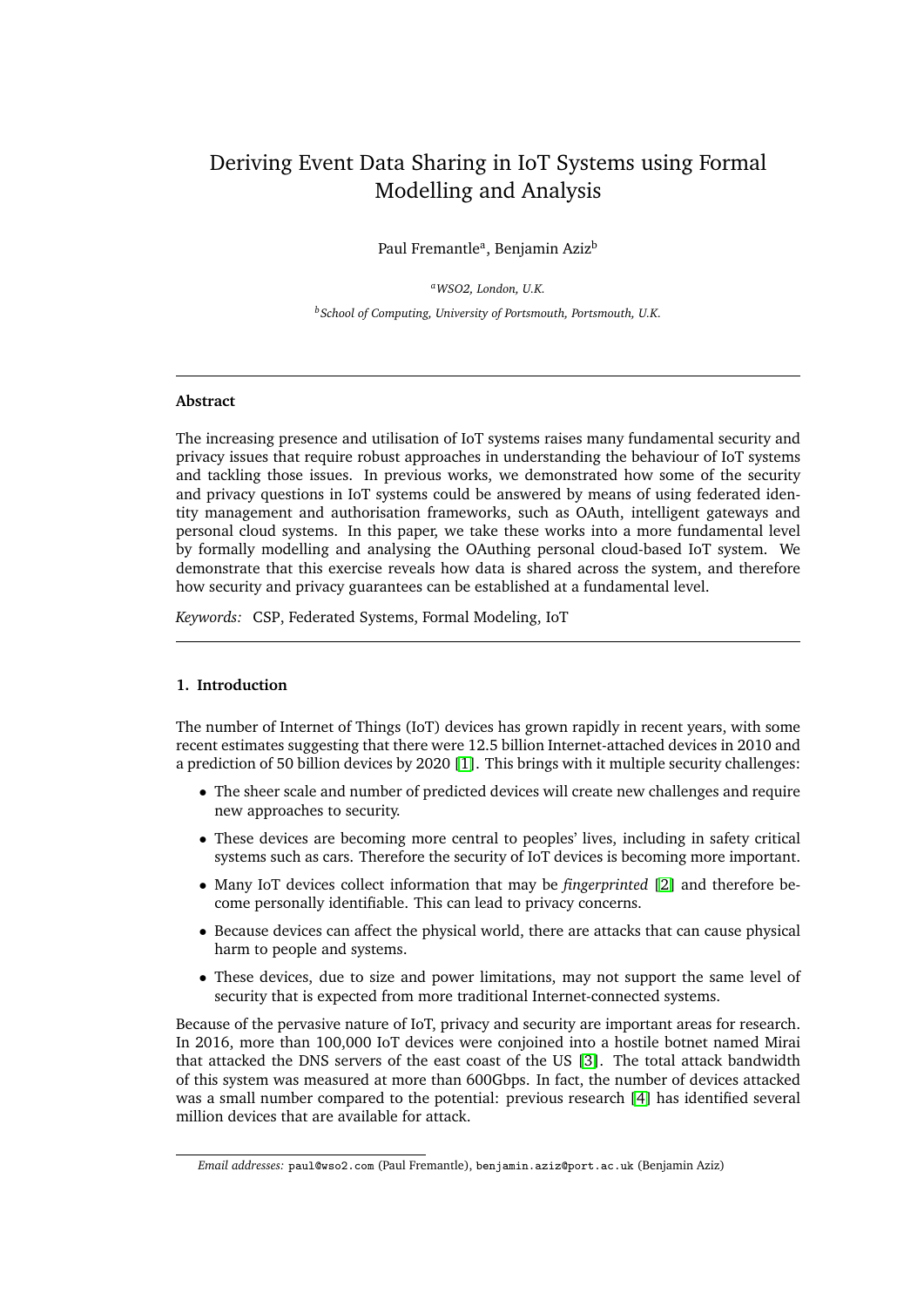Therefore there is a strong motivation to find approaches to improve and enhance the security and privacy of IoT systems. In [\[5,](#page-28-4) [6,](#page-29-0) [7\]](#page-29-1), the authors demonstrated how IoT security and privacy can be improved through the use of token-based federated authentication and authorisation approaches (in [\[5\]](#page-28-4) and [\[6\]](#page-29-0)), and through personal cloud middleware systems (in [\[7\]](#page-29-1)). In this paper, we extend the work in [\[7\]](#page-29-1), which presented a personal middleware system called OAuthing, by building a formal model of the system that aims at achieving two goals. The first is to understand end-to-end properties of the system that disprove unwanted behaviour. For example, to show that certain communications do not occur in order to preserve security and privacy. And the second is to prove that, as a result, data can only be shared in a safe manner based on users' consent.

Since the system is fundamentally a distributed federation of communicating processes, we choose to build its model using the Communicating Sequential Process (CSP) formal language [\[8\]](#page-29-2). CSP offers a clear and unambiguous set-theoretic approach for describing such systems as processes that interact using message-passing. For more in-depth review of CSP, we refer the reader to sources such as [\[9,](#page-29-3) [10\]](#page-29-4). CSP is supported by means of a powerful refinement checking tool, called Failures-Divergences Refinement (FDR) [\[11\]](#page-29-5). The FDR tool uses trace refinement modelling to validate that a defined process behaves as a specification. This is accomplished by defining two different processes, and showing that the finite traces of one process are a subset of the finite traces of the other. While this does not handle infinite traces, in many cases the finite model checking is sufficient. In this way it is possible to validate that the model meets specifications.

The rest of the paper is structured as follows. In Section [2,](#page-1-0) we give a brief overview of literature works related to this paper. In Section [3,](#page-2-0) we discuss the OAuthing model informally using the UML notation. In Section [4,](#page-7-0) we give a brief overview of the CSP algebra. In Section [5,](#page-10-0) we present the formal model of the various entities in the OAuthing system using CSP. In Section [6,](#page-20-0) we analyse the composition of these entities together leading to an event-sharing analysis. In Section [7,](#page-24-0) we discuss two sets of properties of the system that can be derived from this analysis; end-to-end and data-sharing properties. Finally, we conclude the paper in Section [8](#page-28-5) giving directions for future work.

# <span id="page-1-0"></span>**2. Related Work**

As we mentioned earlier, the work presented here models the OAuthing system developed and presented in [\[7\]](#page-29-1). In [\[7\]](#page-29-1), we demonstrated, at a technical level with the OAuthing system, how IoT users could share data without linking the specific user to a given IoT device, using a system based on the OAuth2 [\[12\]](#page-29-6) standard. One of the major advantages of systems such as OAuthing is that they promote interoperability by solving issues related to identity management when several IoT components are connected to one another. Such issues have already been highlighted and addressed in several works in literature, e.g. [\[13,](#page-29-7) [14,](#page-29-8) [15\]](#page-29-9), all of which can provide relevant inputs to OAuth-based systems to control access according to the type of context the system operates within. Some of these works use formal approaches in defining and verifying such interoperability, e.g. in [\[13\]](#page-29-7), graph theory was used to formalise structural controllablility in super node architectures in distributed smart grid systems leading to nodes being able to interoperate in the system with one another. In such theory, security is modelled based on the access control framework defined by the IEC-62351-8 standard [\[16\]](#page-29-10).

The concept of a *gateway* as one of the important strategies that can facilitate interoperability, was proposed in [\[14\]](#page-29-8), in the context of Cyber Physical Systems (CPSs). Dependability properties (including reliability and robustness), for which formal specification and analysis techniques allow their establishment, have been highlighted as one of the control and automation requirements for such gateway-based systems. Furthermore, in [\[15\]](#page-29-9), a reference architecture for Industry 4.0 systems was proposed that establishes interoperability in a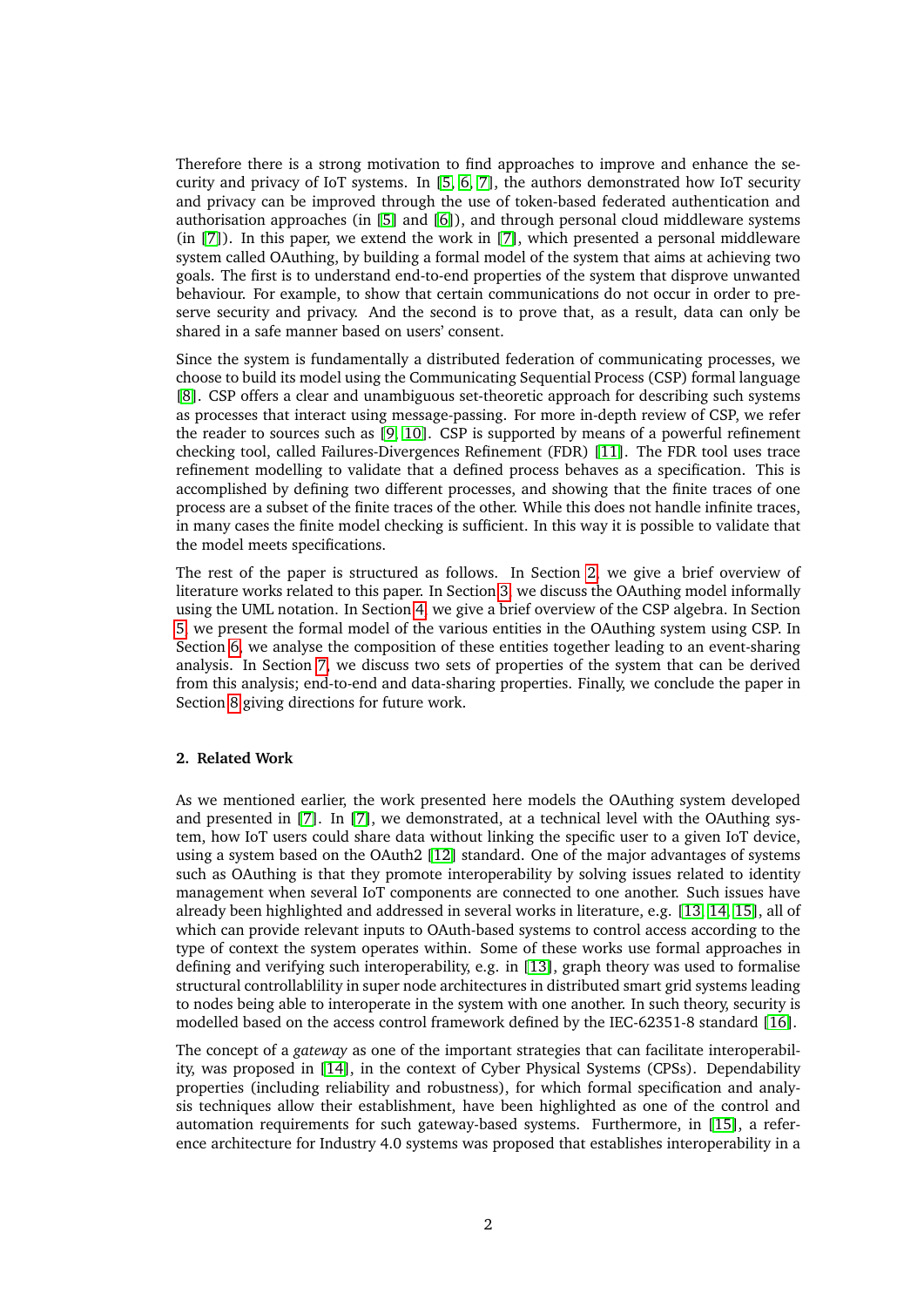secure manner using Policy Decision Points (PDPs), which allow various access control measures, e.g. RBAC [\[17,](#page-29-11) [18\]](#page-29-12) to be deployed when components in a critical system need to coordinate and constrain access to their resources.

Formal analysis and verification have in recent years been applied to IoT and security protocol standards using various approaches. For example, OAuth2 [\[12\]](#page-29-6) has been formally analysed using the ProVerif static analysis tool [\[19\]](#page-29-13), in which specific threats were identified. Another example is that of Pai et al. [\[20\]](#page-29-14), who utilised the Alloy Framework [\[21\]](#page-29-15) to analyse the security constraints of OAuth2. In [\[22\]](#page-29-16), a threat model for OAuth2 was defined, which despite showing that threats do exist in OAuth2, it is nonetheless is a reasonably robust protocol. More recently, a formal analysis of the MQTT protocol [\[23\]](#page-29-17) was conducted in [\[24\]](#page-30-0) in relation to the quality of service semantics of the protocol, where the authors demonstrated that certain ambiguities existed that could compromise the security of the protocol. Apart from the above attempts, in general, applying formal modelling and analysis techniques to IoT systems and protocols has been limited over the years, despite the critical nature of some of such systems. An early attempt in [\[25\]](#page-30-1) was made to model formally publish/subscribe protocols to capture their essential properties such as minimality and completeness, however, without any attempt to incorporate hostile environments within which these protocols may run. In [\[26\]](#page-30-2), a formal model of publish/subscribe protocols, within the domain of Grid computing, was defined using Petri-Nets. The model offers a mechanism for the composition of existing publish/subscribe protocols hence offering a viable approach for the validation of such protocols. In [\[27\]](#page-30-3), an early attempt was made to discuss the security properties and requirements desirable in a publish/subscribe protocol, in particular within the domain of Internet-based peer-to-peer systems, where such protocols became popular early on. Our work follows in the path of such works, although in our case, the system modelled and verified is of a complex nature, whereas in most of the above cases, only toy examples are considered.

Similar to our approach, several other works, e.g. [\[28,](#page-30-4) [29,](#page-30-5) [30,](#page-30-6) [31,](#page-30-7) [32\]](#page-30-8), have adopted model checking as an automated technique for verifying properties of publish-subscribe-based IoT systems related to reliability and correctness as well as various levels of efficiency. The authors in [\[28,](#page-30-4) [31\]](#page-30-7) define a general framework for the model-checking of publish-subscribe systems, without focusing on specific systems or properties. The approach of [\[29\]](#page-30-5) adopts a specific system, *thinkteam*, as the target for their analysis, and in [\[30\]](#page-30-6), the authors propose a dedicated model checking technique to verify properties of publish/subscribe-based Message Oriented Middleware (MOM) systems. However, unlike our approach, none of these works seeks to establish properties based on the flow of data accross components of the systems analysed, as we propose to do here (Section [7.2\)](#page-27-0). Another related work is that of [\[32\]](#page-30-8), where probabilistic model checking is used to capture uncertainties inherent in publish-subscribe systems, using a stochastic model. On the same note, probabilistic model checking has also been used in [\[33\]](#page-30-9) to analyse quality of predictions in service-oriented architectures. Such probabilistic models are more expressive that the standard approach we used in our paper, however, currently we do not model probabilistic or stochastic aspects of the OAuthing system.

Within the domain of sensor network protocols, there is more focus of effort on the formal analysis and verification of IoT protocols. For example, in [\[34\]](#page-30-10), the authors apply model checking techniques in the verification of a medium access control protocol called LMAC. Similarly, in [\[35\]](#page-30-11) propose a formal model of flooding and gossiping protocols for analysing their performance probabilisitic properties. More recently, the authors in [\[36\]](#page-30-12) proposed a formal model and analysis of clock-synchronised protocols in sensor networks based on timed automata. Such works remain at the level of what we call *device*-based systems (Section [5.1\)](#page-10-1), whereas in our case, we also incorporate higher level concepts, such as users.

## <span id="page-2-0"></span>**3. Background: The OAuthing System**

We describe in this section, informally, the various concepts and components underlining the model of the OAuthing system using the UML notation [\[37\]](#page-30-13). We start by describing what we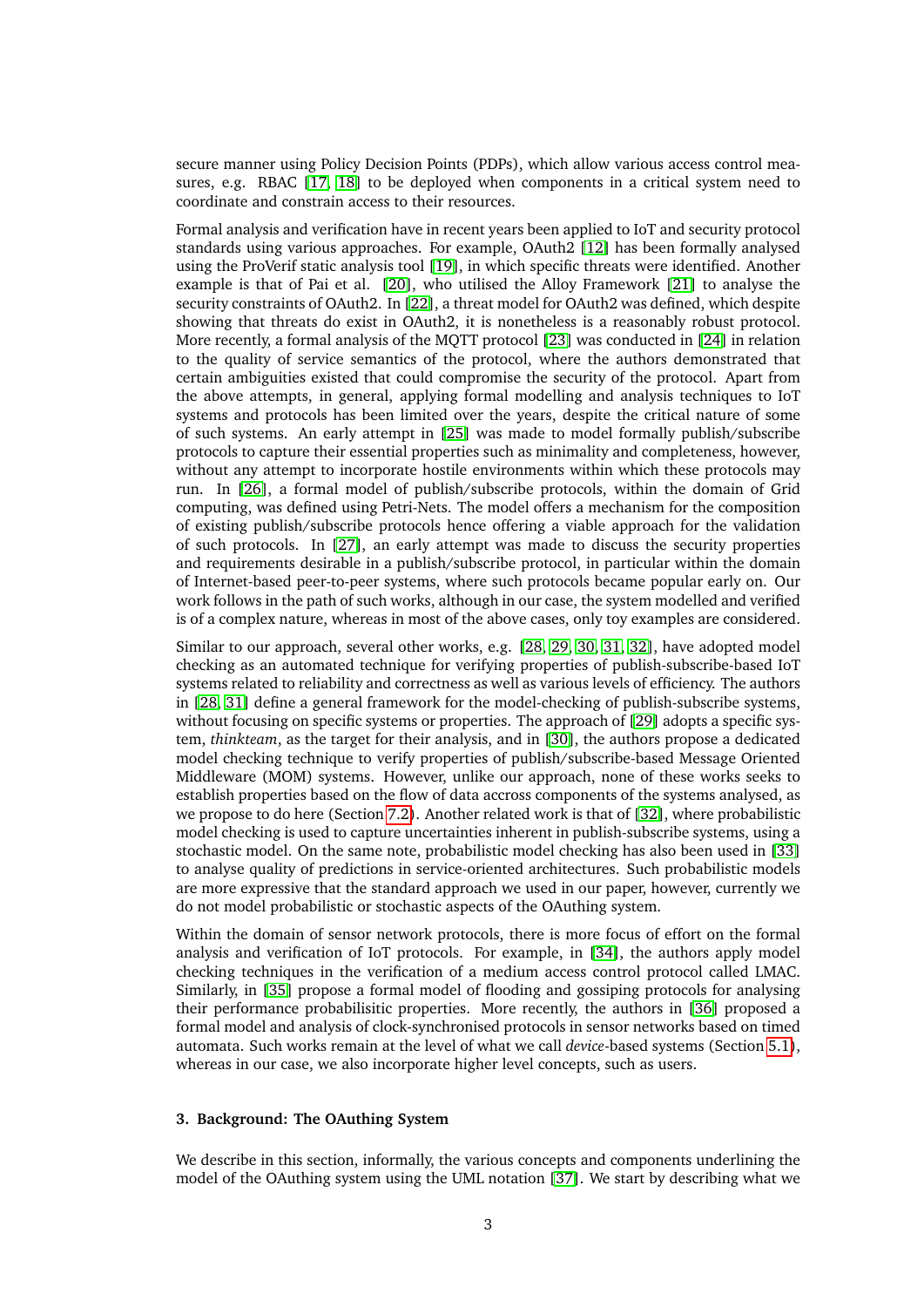mean by a *device*. The concept of a device is restricted to systems that can directly contact the Internet. For example, the prototype uses a WiFi-connected chip, which allows direct connection to Internet systems. This excludes systems that connect via Bluetooth or other non-IP networking. It is possible to think of such Bluetooth connected systems as sensors or actuators connected wirelessly to a "device" (such as a mobile phone), that does participate in this model. For example, a connected car might be seen as a "device" in the terms of this model, and some sensors or actuators might be wirelessly connected over various non-IP protocols to the central processing unit of the car. In addition, this model assumes that devices have at least intermittent connections to the Internet, whereby tokens can be refreshed.

Figure [1](#page-3-0) shows the current situation for many IoT systems [\[7\]](#page-29-1), where the device talks to a single service that manages identity, stores data, provides a user Web interface, etc.



<span id="page-3-0"></span>Figure 1: Existing Model of IoT Systems [\[7\]](#page-29-1)

By comparison, the federated model of OAuthing proposed in [\[7\]](#page-29-1) and shown in Figure [2,](#page-3-1) allows different federated parties to provide different services that work together.



<span id="page-3-1"></span>Figure 2: Proposed Model: OAuthing [\[7\]](#page-29-1)

The participants of the OAuthing model are: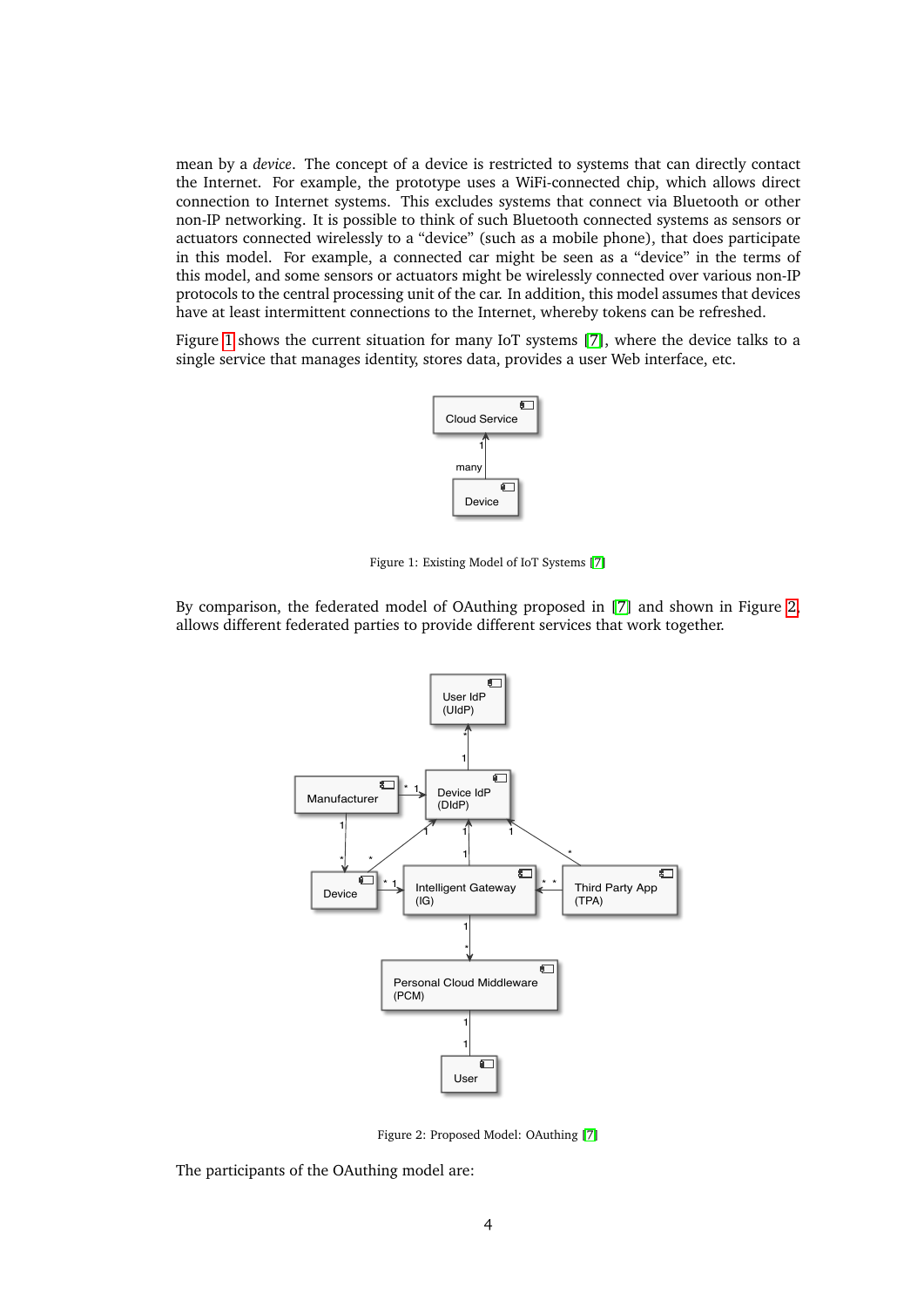- **The User Identity Provider (UIdP)**: this is an existing login system where Users present their credentials (e.g. Google, Facebook, Github, Twitter or any other OpenID Connect (OIDC) [\[38\]](#page-31-0) login).
- **The User**: A User may own one or more Devices. A User must have at least one identity with a UIdP.
- **The Device Identity Provider (DIdP)**: this is an *Identity Broker* that first authenticates a User with a UIdP using existing federated identity protocols including OAuth2, OIDC or SAML2. Once the identity is validated, it then creates a secure random anonymous identity which is used in all further processing. This anonymous identity is not shared except with the Intelligent Gateway. Devices and Cloud Services are issued with random tokens that give permission to perform certain actions but do not identify users in any way. Currently, each instance of OAuthing has a single DIdP.
- **Personal Cloud Middleware (PCM)**: this is an isolated broker that shares data between devices and Third Party Applications (TPAs) on behalf of the user. The PCM talks to the Devices and the TPAs. Within the remit of a single OAuthing instance there is one PCM per user. A cloud environment is used to dynamically launch PCM instances on behalf of users as needed.
- **Intelligent Gateway (IG)**: The IG interfaces with the DIdP to validate identities and access authorisation policies and to the cloud infrastructure to instantiate new PCMs. Devices and CSs connect to the IG, and it routes requests to each user's PCM.
- **Third Party Application (TPA)**: A device is an IoT device if and only if it shares or receives data and commands with an Internet service. Users control which TPAs can access their sensor data or control their actuators by explicitly consenting to authorise a TPA. Any third party can provide a TPA. If no TPA is authorised by the user then a Device's data is neither shared nor stored.
- **The Device**: The device consists of one or more sensors and actuators together with a controller. The device is issued with a Client ID at manufacturing time. Once the device is registered with a user, it stores a token that identifies the user, the Client ID and the scopes of access that the user has authorised.
- **The Manufacturer**: The Manufacturer is the logical organisation that creates and markets the Device, irrespective of whether they actually outsource any part of the physical manufacturing to a third party. In this model, the Manufacturer configures each device with a single DIdP.

Figure [3](#page-5-0) shows the UML sequence diagram of a runtime interaction between a device and a third-party application [\[7\]](#page-29-1). This model utilises the OAuth2 model as a basis for the identity and ownership of devices. One concern with IoT is that hardware devices can be compromised and secrets read from them. It is therefore important that each device has its own credentials. Each device is to be a unique OAuth2 Client, and the system uses the OAuth2 Client ID as a secure device ID that is only ever shared with the DIdP. Ownership of a device is defined by the user authorising the issuance a security token to the device giving it permission to act on the user's behalf.

# *3.1. Lifecycle*

The UML lifecycle diagram corresponding to the OAuthing model is shown in Figure [4.](#page-6-0) Once the device is initially flashed it is connected to a manufacturing server. The manufacturer then uses the DCR API into the DIdP to request a Client ID and Secret. These are configured into the device by the manufacturing server. At the same time, the DIdP returns a unique [User](#page-0-0) [Registration URI \(URU\),](#page-0-0) that is printed onto the device (usually as a [Quick Response \(QR\)](#page-0-0) code) by the manufacturer.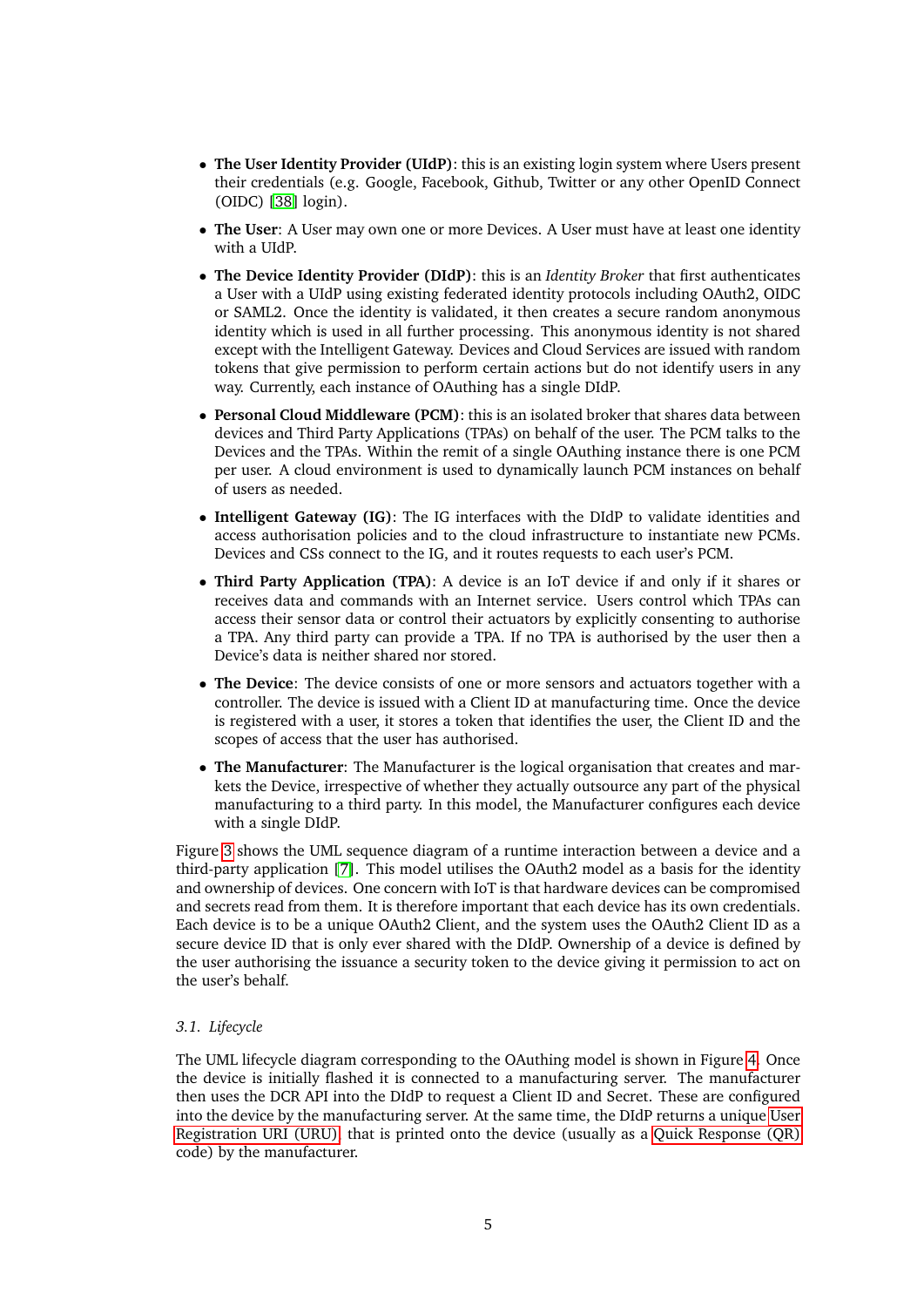

<span id="page-5-0"></span>Figure 3: Device Publishing Data to App [\[7\]](#page-29-1)

When the user buys the device, they scan the QR code or otherwise access the URU. This directs the user to the DIdP which presents a choice of UIdPs to the user. Once the user is authorised with their existing UIdP, they are asked in turn to authorise the device. The resulting OAuth2 refresh token is then stored on the device, and represents the logical ownership of the device. If at some future point the user sells the device they can revoke the OAuth2 token - either by resetting the device back to its initial state or by using a web interface at the DIdP.

#### *3.2. Personal Cloud Middleware*

A key part of the model is the concept of a personal hub: where each user's data is routed to its' own hub, protecting the data from multi-tenant attacks. Each hub is run in its own virtualised Cloud environment. When a request comes in from a device or CS, the pseudonym associated with the bearer token is used to route the request to an instance that is specific to that user. If there is no cloud server available, the routing system makes a call to the cloud management system to instantiate a new PCM "on-demand", and then waits until the instance is running before routing the request to the PCM. In the model the PCM supports routing, distribution of data and commands, as well as summarisation and filtering of data. These capabilities have an important role in protecting users privacy: firstly, the runtime does not inherently share data such as IP addresses or MAC addresses that can be used to identify devices or users. Secondly, by filtering or summarising data, the PCM can avoid many fingerprinting attacks on devices [\[2\]](#page-28-1). The PCM can also provide protocol mapping and device shadow capabilities, meaning that it is simpler for TPAs to connect to devices.

#### *3.3. Scopes*

The DIdP implements consent-based authorisation policies called *scopes*. The concept of scopes comes from the OAuth2 specification but also features in other frameworks, e.g. the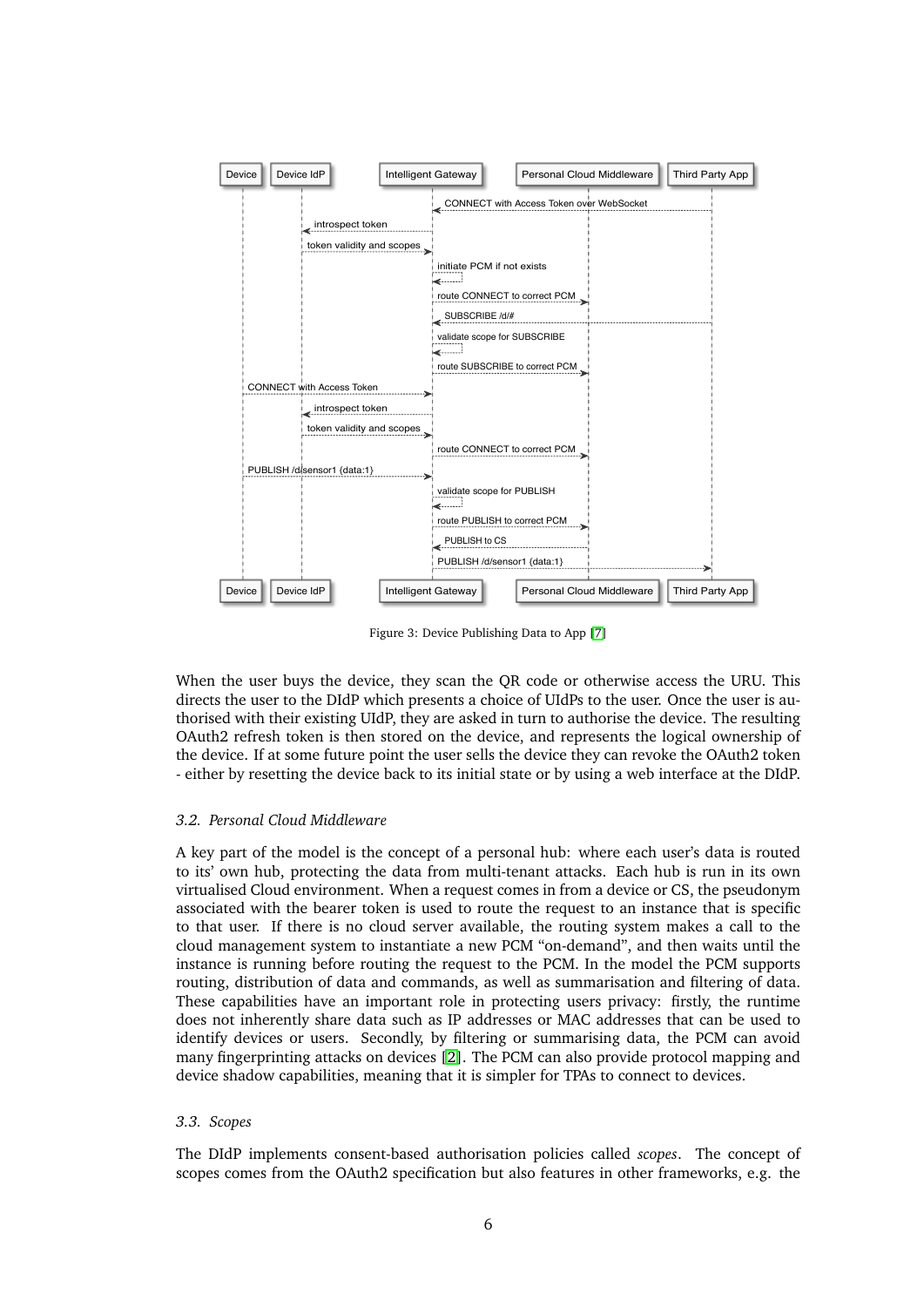

<span id="page-6-0"></span>Figure 4: Lifecycle of a Device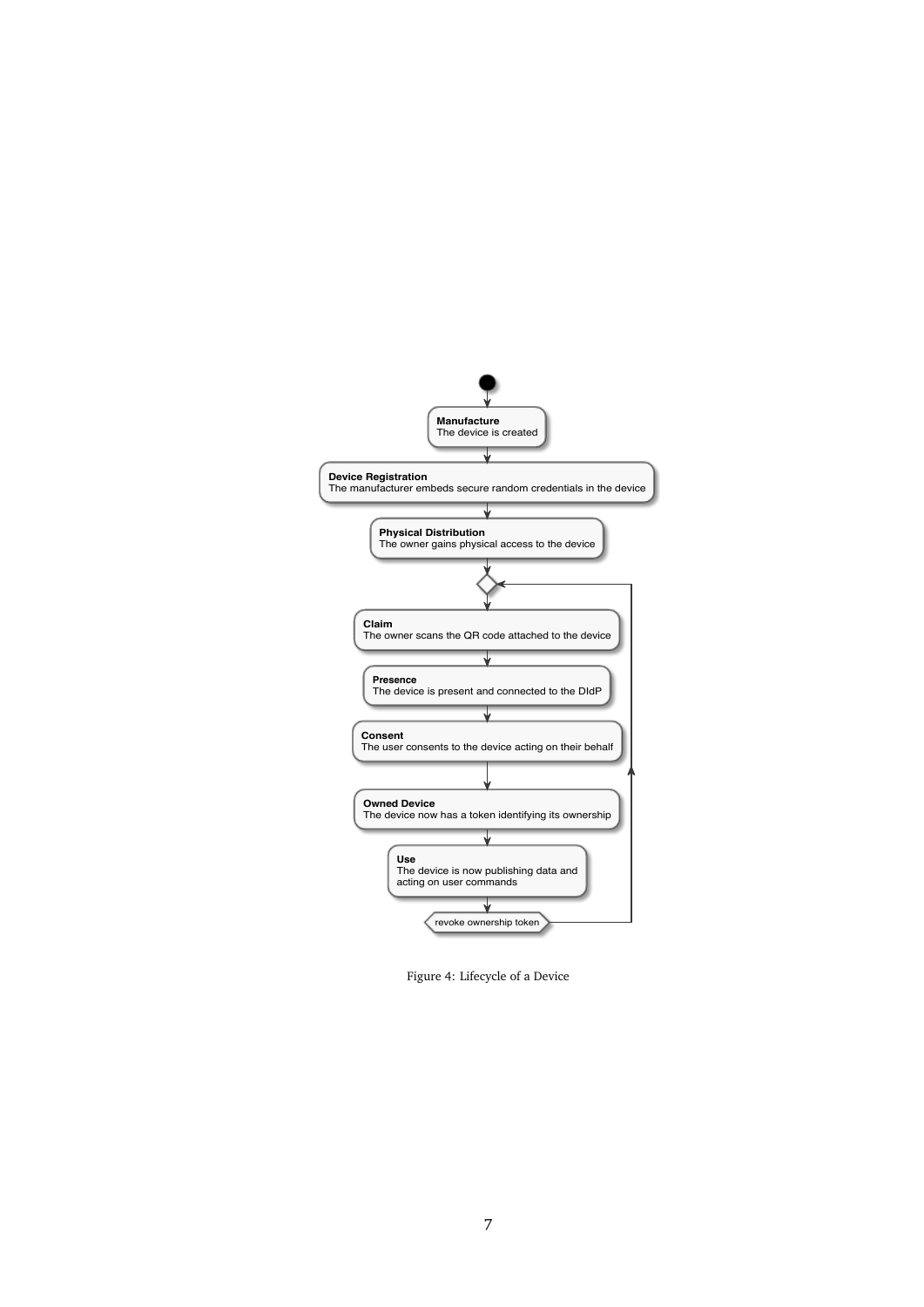IEC/TS 62351-8 [\[16\]](#page-29-10) role-based access control framework for power systems management. Each scope controls access to a set of APIs. These APIs may be implemented in multiple protocols. Users may consent to a third-party to have access to a specific scope, which is captured in a token. One of the outcomes of defining scopes as part of this model is that there is a clean mapping between the different roles in the system and the scopes which each role requires access to, which is shown in Table [1.](#page-7-1)

| Role                   | Scopes                          | Description of roles and scopes                                                                                                                   |
|------------------------|---------------------------------|---------------------------------------------------------------------------------------------------------------------------------------------------|
| UIdP                   | N/A                             | This IdP is the primary source of identity to the Device IdP<br>and does not have any OAuth2 scope permissions                                    |
| DIdP                   | openid<br>(or UIdP<br>Specific) | The Device IdP is the "source" of scopes to the other roles. It<br>requires access to the third-party IdPs, which may define their<br>own scopes. |
| Manu-<br>facturer      | der                             | Dynamic Client Registration (DCR): allows caller to create<br>new ClientIDs using the DCR API                                                     |
| Intelligent<br>Gateway | intro                           | Introspection: allows the IG to ask the DIdP for the<br>pseudonym and scopes for a given Bearer Token                                             |
| TPA                    | Rd, Pc                          | Read/Subscribe to Data (Rd) and Publish Commands (Rc)<br>The TPA may be allowed one or other or both                                              |
| <b>Device</b>          | Pd, Rc                          | Publish Data (Pd). Read/Subscribe to Commands (Rc).                                                                                               |

<span id="page-7-1"></span>Table 1: Mapping of Roles to Scopes

# <span id="page-7-0"></span>**4. A Brief Overview of CSP**

We start by first giving a brief overview of CSP. CSP is an algebraic approach for reasoning about components that communicate via messages. In CSP, components are called *processes*. CSP allows reasoning about individual processes and also communicating groups of processes. Each process communicates using *events*, which may pass messages.

A process  $P$  accepts an event  $e,$  and then  $(\rightarrow)$  stops (accepts no further events):

$$
P = e \rightarrow STOP
$$

STOP is a well-defined process that cannot accept any further events. STOP effectively captures deadlock, so to distinguish *successful* termination, the event  $\checkmark$ , (pronounced "success") identifies successful termination. The process  $SKIP$  is defined as a process that does nothing but terminate successfully.

The process  $Q$  accepts event  $e$  and then continues as  $Q$ , showing recursion. In effect,  $Q$  can accept any number of events e:

$$
Q = e \rightarrow Q
$$

A process can be parameterised, leading to a set of processes:

$$
Q(d) = e.d \to Q(d)
$$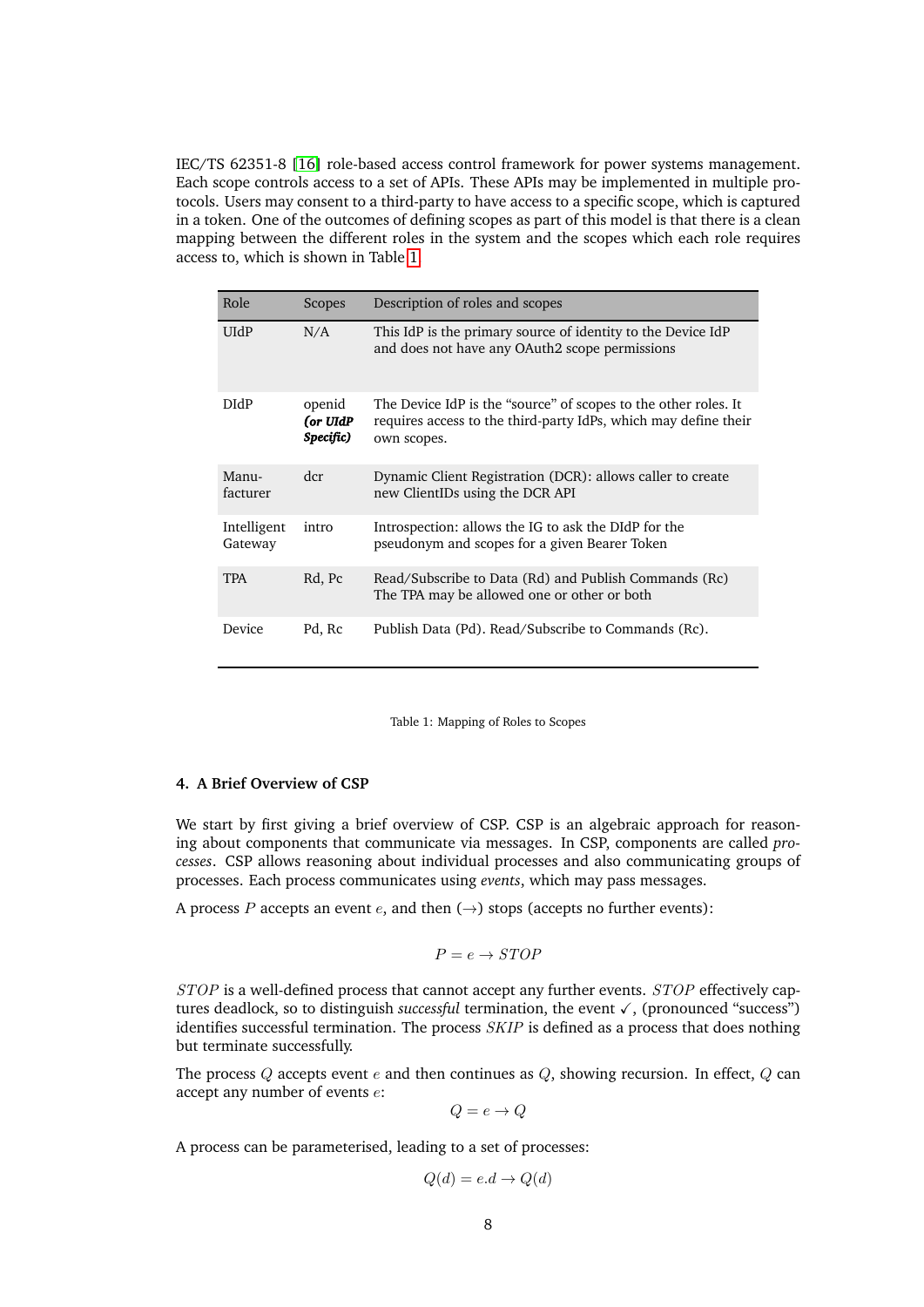In this process,  $e.d$  indicates that event  $e$  transfers data  $d.$ 

In addition, CSP supports *pattern matching*, which is a common approach in functional programming languages. For example, the following three lines of CSP syntax define the function  $f(x)$  for all values of x:

$$
f(0) = True
$$
  

$$
f(1) = False
$$
  

$$
f(\_) = Error
$$

An equivalent definition of the same function as a bijection would be:

$$
f = \{(0, True), (1, False), (x, Error) \mid \forall x \notin \{0, 1\}\}
$$

Pattern matching is also applicable to processes:

$$
P(0) = e.A \rightarrow P(1)
$$

$$
P(1) = e.B \rightarrow P(0)
$$

$$
P(.) = e.C \rightarrow P(0)
$$

This defines a set of interlinked processes. An event can have associated data. For example, we said that  $e.d$  was defined as an event  $e$  parameterised with data  $d$ . In addition to parameterised events, it is also possible to indicate the sending or receiving of data with events; sending data is written  $eld$ , whereas receiving data as  $el'd$ .  $el'd$  indicates that d may be any arbitrary non-deterministic choice of data from the range of allowed values of  $d$ . This range can be restricted; if D is a set, then e.d : D allows e.d where  $d \in D$ . The same is applicable with  $e\$ d : D and  $e!d : D$ .

If P, Q are processes,  $P \square Q$  is the choice between P and Q where the environment chooses which process continues based on the initial event received. This is called *external choice*. For example,  $(a \rightarrow P) \square (b \rightarrow Q)$  will behave as P after an event a, or Q after an event b. Hence, the "incoming event" chooses the path that the process takes.

CSP also supports general external choice across a set of processes. Therefore:

$$
\Box_{_{x\in S}}\, P_x
$$

is equivalent to:

$$
P_a \square P_b \square \ldots \square P_m
$$

where  $a, b, \ldots, m \in S$ .

 $P \parallel Q$  is the process where P and Q *interleave*: that is, they operate independently with no synchronisation of events. On the other hand,  $P \parallel Q$  is the process formed by running P and Q in parallel and *synchronising* on all events. In other words, they must both accept the same event at the same time.

The  $\parallel$ -step law captures this most clearly:

$$
(?x:A \to P) \parallel (?y:B \to Q) = ?z:A \cap B \to (P \parallel Q)
$$

One can say that P and Q only synchronise on events in set E using the following construct:

$$
P \mathop{\|}_E Q
$$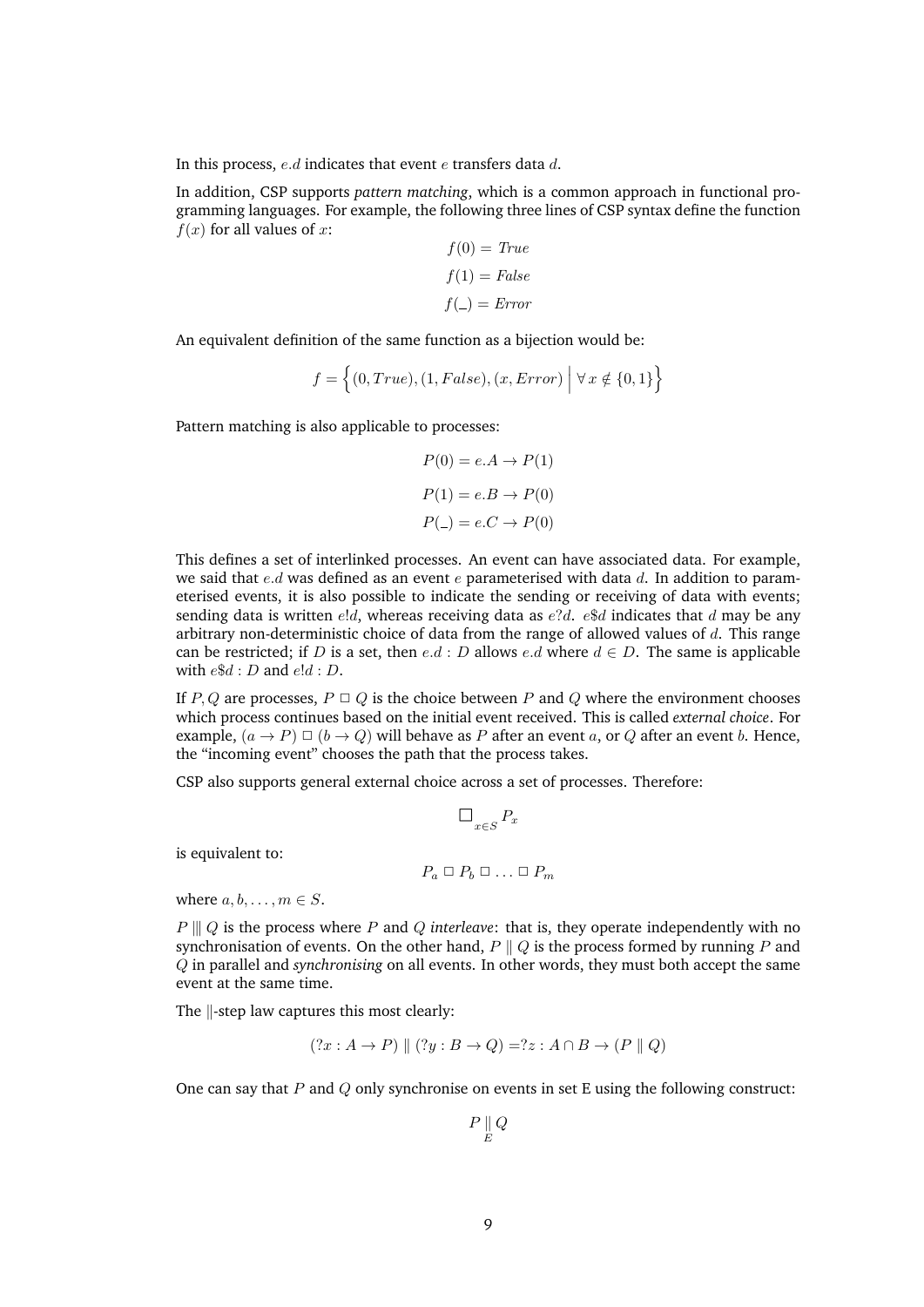In many cases, there is the need to define the combination of two processes that each offer certain events, whilst synchronising on yet others. Therefore, the construct:

$$
P\vert_X\vert_Y\vert_Q
$$

indicates that P handles events in X except those in Y (notated  $X \setminus Y$ ), Q handles events in  $Y \setminus X$  and the processes synchronise on events in  $X \cap Y$ .

In some cases, one needs to rename events:

$$
Q = P[[{}^{to}/from]]
$$

to indicate that the process  $Q$  acts like  $P$  with event from renamed to event to. CSP also allows the *hiding* of events. For example:

$$
(P \parallel Q) \setminus E
$$

is the process where  $P$  and  $Q$  synchronise on events in set  $E$ , however, only events that are not in E are visible outside the process. The opposite of hiding is *projection*:

 $P \upharpoonright E$ 

which represents process  $P$  but where only events in  $E$  are visible.

Hiding events is the most obvious cause of *non-determinism*. For example, if there is a process:

$$
(a \to b \to P \sqcup c \to d \to Q) \setminus \{a, c\}
$$

then the external observer is not aware of whether internal (i.e., hidden) events are taking the process down the a path or the c path. This gives rise to the concept of *internal choice*  $(R \cap S)$ , where there is non-deterministical choice between processes R and S. Therefore:

$$
(a \to b \to P \sqcup c \to d \to Q) \setminus \{a, c\} = b \to P \sqcap d \to Q
$$

The concept of *linked parallel* processes encapsulates renaming, hiding and parallel processes into a single concise definition:

$$
R = P[c \leftrightarrow d, e \leftrightarrow f]Q
$$

indicating that the process R behaves like P interleaved with  $Q$ , except that event c from P is renamed as  $d$  for  $Q$  and vice-versa. Similarly,  $P$  sees event  $f$  from  $Q$  as  $e$  and vice-versa. The overall process synchronises on the events  $(c/d, e/f)$ , which are hidden in R.

Effectively, if  $f$  is a fresh unused name:

$$
P[c \leftrightarrow d]Q = (P[\![f/c]\!] \, \|Q[\![f/d]\!]) \setminus \{f\}
$$

Another useful notation is:

$$
R=P\,\Theta_E\,Q
$$

which indicates that R behaves like P until an *exception event* from the set of events E occurs, after which it behaves like Q.

CSP defines the concept of *refinement*  $(\sqsubseteq)$ , based on *traces*. Traces are possible patterns of visible events that a process will accept. One can say that P is *trace-refined* by Q (written  $P \sqsubseteq_{\text{T}} Q$ ) meaning that every finite trace of Q is also a finite trace of P:

$$
P \sqsubseteq_{\mathrm{T}} Q \Leftrightarrow \mathit{traces}(P) \supseteq \mathit{traces}(Q)
$$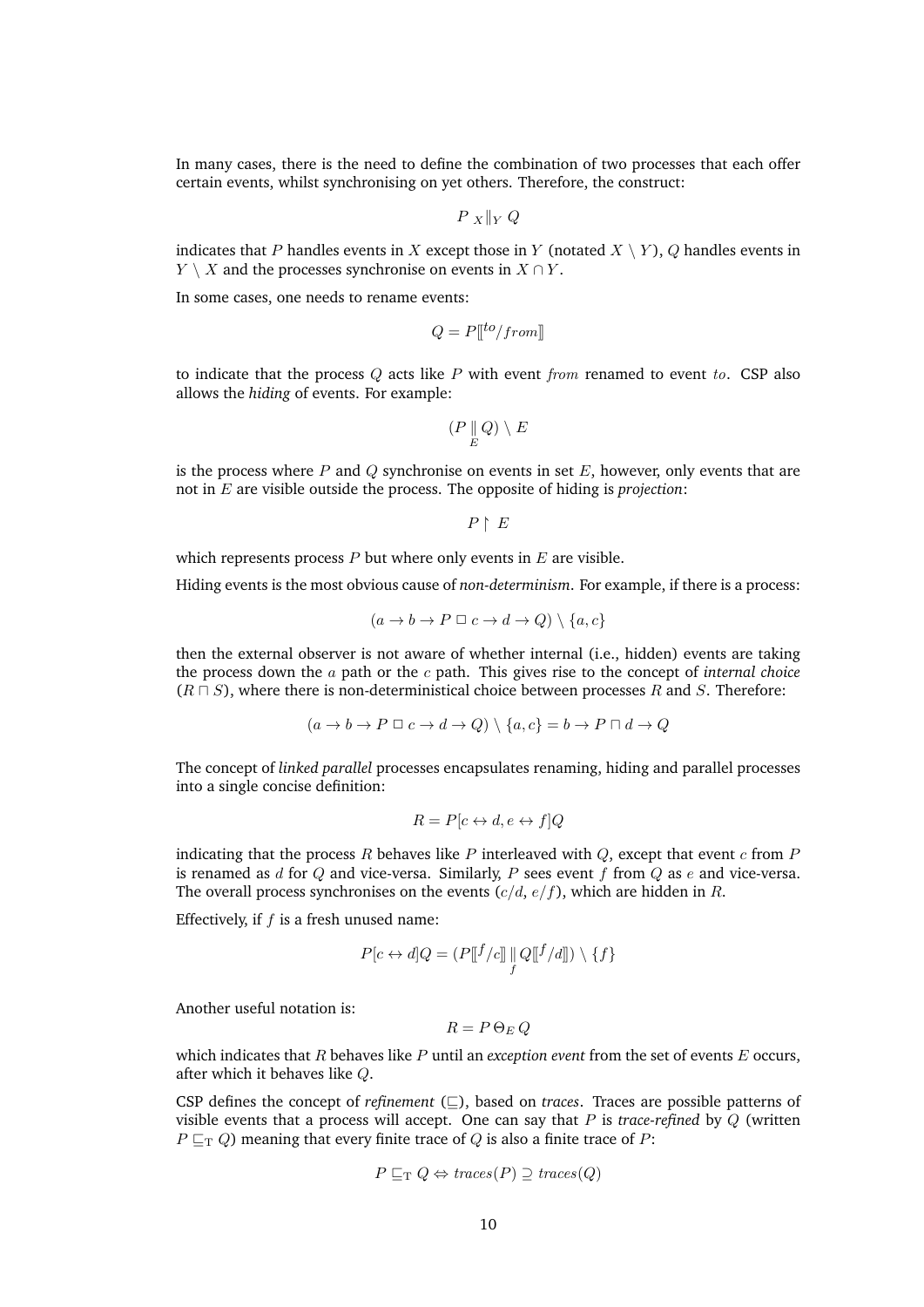This model offers an operational semantics for CSP based on the concept of *Labelled Transition Systems* [\[39\]](#page-31-1). The CSP tool FDR [\[11\]](#page-29-5) allows one to evaluate these trace refinements. The *trace* refinement model does not however, fully show that the implementation process properly implements the specification. To say that all the traces of the implementation are also traces of the specification is not enough. One also needs to show that the implementation has the same failures as the specification (i.e., that it refuses the same events that the specification does). The failures of a process P are formally defined as the set of pairs  $(s, X)$ , such that the process can follow the sequence of events s (written  $P/s$ ) and then refuse event X:

> $failures(P) = \{(s, X) | s \in traces(P) \land X \in refusals(P/s)\}\$  $P \sqsubseteq_{\mathrm{F}} Q \Leftrightarrow \mathrm{failures}(P) \supseteq \mathrm{failures}(Q) \wedge \mathrm{traces}(P) \supseteq \mathrm{traces}(Q)$

There is one more assertion one can make. A process can *diverge* if it follows a finite trace and then ends up in a state where it can perform an infinite number of *internal events*. As well as the visible events of a process, it may have internal events that are hidden from the external world. In CSP, these events all have the same name  $\tau$  since they are indistinguishable from one another. A process P is *failures-divergence refined* by Q ( $P \sqsubset_{FD} Q$ ) if the failures and divergences of  $Q$  are also failures and divergences of  $P$ .

Refinement can be used in two slightly different ways. Firstly, one can define a higher-level model that is refined into a more detailed model. This allows one to show an abstraction away from the details and ensure that the system meets that abstraction. For example, this work defines a device abstractly and then shows that the more complex device lifecycle is a refinement of the simpler concept. Secondly, one can specifically define behaviours that either the model implements or does not implement. The FDR trace refinement analysis can prove that the model either refines or does not refine these behaviour specifications.

# <span id="page-10-0"></span>**5. The OAuthing Formal Model in CSP**

Each of the different participants — Device, Manufacturer, Device Identity Provider, Gateway, Personal Cloud Middleware, User, and Application — are modeled in CSP [\[8\]](#page-29-2). The whole system is modeled as a composition of these components. The model does not address discovery of the DIdP, UIdP or IG. These could be addressed as further work. Similarly, there is no modeling of change of ownership of a device, which could also be addressed in further work. Moreover, we assume that all distributed communications channels are encrypted, except the PCM-to-PCM communications where the model treats a PCM as CSP processes that communicate internally. Since this PCM-to-PCM communication is internal, it is not encrypted.

## <span id="page-10-1"></span>*5.1. Devices*

An IoT *device* is a system that contains either *sensors* or *actuators* or both and supports connections to the Internet either directly or via some intermediary. A *sensor* is a system that can emit an event containing *data* about the world. A sensor can be defined as a process that senses the world and then emits sensor data events. Once it has done this, it can once again sense.

#### **Definition 5.1.** Sensor

# $SENSOR = sense\$ d  $\rightarrow$  sd!d  $\rightarrow$  SENSOR

sense\$d indicates that this process may *internally choose*, non-deterministically, among all values of data. The notation  $\mathfrak{sd}\mathfrak{ld}$  indicates that the event  $\mathfrak{sd}$  sends the value d. Non-deterministic choice correctly models a sensor since real-world events that prompt the sensor data are hidden from the model and so appear "internally" within the sensor.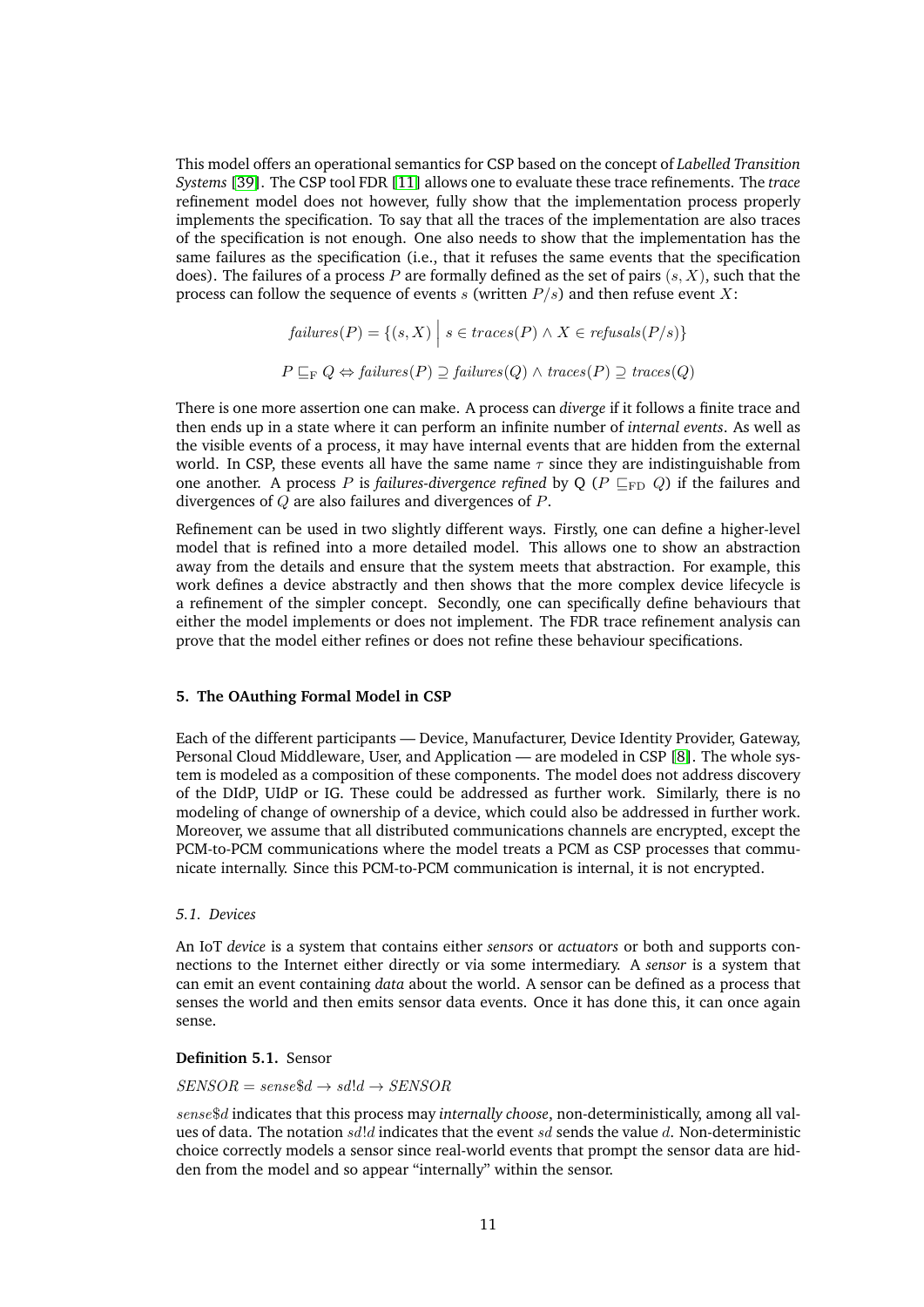Similarly, an *actuator* is defined as a system that receives a *command* and then acts on it.

#### **Definition 5.2.** Actuator

 $ACTUATOR = rc?c \rightarrow act!c \rightarrow ACTUATOR$ 

The notation  $rc?c$  indicates that this event is receiving the value c. The sensor and actuator have no need to synchronise and can operate without recourse to each other. Therefore they are *interleaved*. Next, we define a device as follows.

**Definition 5.3.** Device

 $DEVICE = SENSOR \parallel \text{ACTUATOR}$ 

From a set-theoretic point of view, there can be multiple sensors and actuators per device. The CSP view of the device only defines that it can produce data or consume commands. Each sensor or actuator belongs to exactly one device. This is modeled as a function device that maps sensors and actuators to the device they belong to:

 $\forall s \in Sensors, \exists d \in Devices : device(s) = d$ 

 $\forall a \in \text{Actuators}, \exists d \in \text{Devices} : \text{device}(a) = d$ 

The function *device* is surjective:

 $\forall d \in Devices, \exists x \in Sensors \cup Actuators : device(x) = d$ 

In other words, a device must have at least one sensor or actuator, as shown in Figure [5.](#page-11-0)



<span id="page-11-0"></span>Figure 5: UML Model of a Device

The model is built up in stages. This creates a natural lifecycle for a device (as depicted earlier also in Figure [4\)](#page-6-0). At the high level, the device lifecycle is:

#### $claim \rightarrow consent \rightarrow connect \rightarrow DEVICE$

In other words, a device is claimed by a user, who consents to it operating on their behalf. The device then connects to a data-sharing system to share data and accept commands. In this model, the specifics of the OAuth2 claim, login and consent flows, as well as the data-sharing model are deliberately expressed in detail. This refinement is important because the specifics of the device's lifecycle and the usability of the system when devices have no user interface or input mechanism are key requirements of the system.

A device is initially a *Fresh Device* (FD). This means that it has just been manufactured and does not have a well-defined identity. This model does not rely on any implicit identity such as a [Media Access Control \(MAC\)](#page-0-0) address. Instead, the system injects an identity and credential into the device at manufacturing time. A *Registered Device* (RD), on the other hand, is a device that has a credential injected into it during the manufacturing process. Because aspects of this model are closely based on existing OAuth2 model, OAuth2 *ClientIDs* and *ClientSecrets* are explicitly modeled as such credentials. Each device is modeled as a unique OAuth2 Client.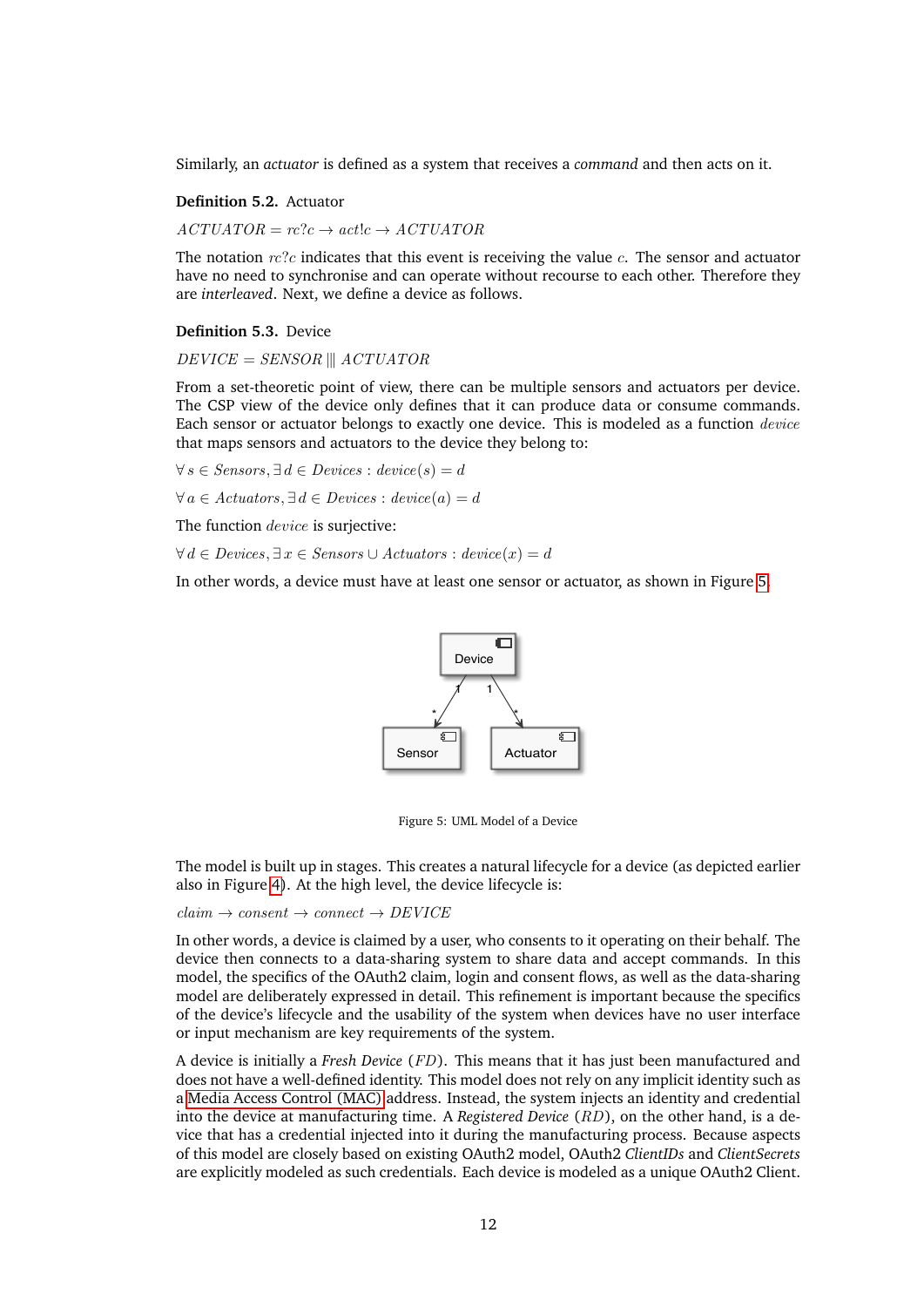As discussed above, this mapping of OAuth2 to the IoT device world was chosen because it is important that every device has a unique credential.

# **Definition 5.4.** Device Registration

# $FD = manufacture \rightarrow update device?cid.cs \rightarrow RD(cid.cs)$

A registered device must then be "owned". This process consists of a User consenting to allow the device to publish data and/or receive commands on the user's behalf. In this system, the OAuth2 approach is extended to support this. The extension is based on the requirement to support devices with almost no User Interface (UI). The only hard requirement on a UI is that the system must have the ability for the user to see if the device is switched on. When the device is switched on, it notifies the DIdP that it is *present*. The user then initiates a *claim* process for the device. This involves the *ClientID* of the device. For example, in the prototype implemented in [\[7\]](#page-29-1), the device has a [QR](#page-0-0) code printed onto it, which embeds the ClientID into a URL. When the QR code is scanned, it takes the user to a claim page specific to that device.

The specific OAuth2 flow used for this work is the *Authorisation Code* flow. This is a twopart flow whereby the client is first issued an Authorisation Code (AuthCode), which is then "swapped" for a *Refresh Token* and *Bearer Token*. The second step is used to ensure that the client authenticates. This is known as a three-legged flow as the user and the client both authenticate to the DIdP.

# **Definition 5.5.** Ownership

 $RD(cid, cs) = presence!cid \rightarrow authcode?ac \rightarrow RD<sub>A</sub>(cid, cs, ac)$ 

 $RD_A(cid, cs, ac) = token\_ac\_req!cid.cs.ac \rightarrow token\_ac\_resp?r.a \rightarrow OD(cid, cs, r)$ 

This produces an *Owned Device* (OD). Every device is either owned or not owned. In other words, there is a function owns, such that:

 $\forall d \in OwnedDevices, \exists u \in Users: owns(d) = u$ 

 $\forall d \in UnownedDevices, \nexists u \in Users: owns(d) = u$ 

Devices = UnownedDevices ∪ OwnedDevices

Fresh devices and registered devices are not owned:

 $FreshDevices \subseteq UnownedDevices$ 

 $RegisteredDevices \subseteq UnownedDevices$ 

This definition of ownership is very high-level. In the model, a user must *claim* a device. In the implementation, claiming is done by being the first person to scan a QR code attached to the device, but it could also be done by an NFC chip or simply typing a URL or code into a browser. The claiming process requires the device to be switched on and connected, and therefore *present*. Once the user initiates the claim, they must *login* and then *consent* to the device acting for them.

As a simplification of the model, the device only needs to remember the Refresh Token. In the OAuth2 specification, a client has both a refresh token and a bearer token. The bearer token is inherently insecure as anyone who has a copy of it can act as the client. Therefore, it expires regularly and once it has expired, the client must refresh it, which requires the client to present its credentials to the OAuth2 server. The refresh process leading to a *Secure Device* (SD) is defined follows.

# **Definition 5.6.** Refresh Flow

 $OD(cid, cs, r) = token\_refresh\_req.cid.cs.r \rightarrow token\_refresh\_resp?b \rightarrow SD(b, cd, cs, r)$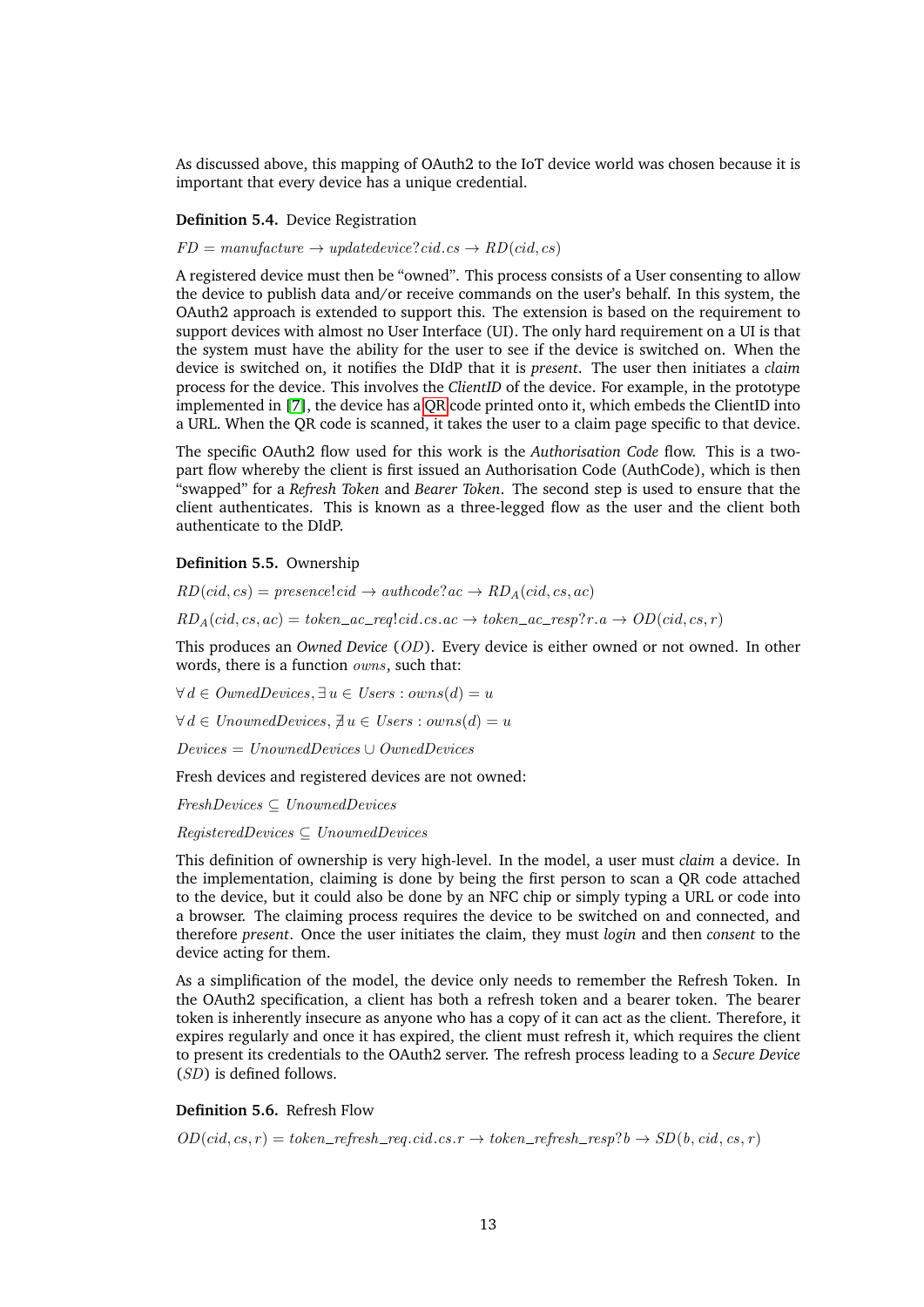When a device was modeled above, there was nothing that addressed whether a device can publish events without those events being accepted by the Gateway. In the prototype, the MQTT protocol supports queuing at the Gateway and back-pressure on the client. Modeling queuing adds an unnecessary complexity to the model, as well as being specific to a protocol. On the other hand, if there is nothing addressing queuing or back-pressure, the model also becomes unmanageable because of state explosion. Therefore, this model uses the simplest approach, which is that the Device must wait for an acknowledgement before publishing further data. This is a simple form of back-pressure. This corresponds to protocols like [Transport](#page-0-0) [Control Protocol \(TCP\),](#page-0-0) where the server acknowledges the client messages, etc. Therefore, the refined definition of a device is as follows.

# <span id="page-13-0"></span>**Definition 5.7.** Acknowledging Device

 $SENS = sense\$ d  $\rightarrow$  sd!d  $\rightarrow$  dackd  $\rightarrow$  SENS  $ACT = rc?c \rightarrow act!c \rightarrow dackc \rightarrow ACT$  $DV = SENS \parallel ACT$ 

Finally a Secure Device is one that connects using the bearer token and then publishes and subscribes.

# **Definition 5.8.** Secure Device

 $SD(bearer, cid, cs, r) = connect!bearer \rightarrow connected \rightarrow DV$ 

#### *5.2. Manufacturer*

In order to register a device, there needs to be an interface that will create a ClientID and a ClientSecret. This [Application Programming Interface \(API\)](#page-0-0) is defined by the OAuth2 [Dy](#page-0-0)[namic Client Registration \(DCR\)](#page-0-0) API [\[40\]](#page-31-2). The details of the actual API are abstracted in the model. The manufacturer indicates that a device has been manufactured and requests a ClientID and ClientSecret, which are stored in the device.

The device itself does not connect to the DCR API. Instead, there is a manufacturer that requests the credential and updates the device. The reason for this is that in order to call the DCR API on the DIdP, the requestor needs its own credential. Adding this credential to every device would be a significant security issue. In the model, the trust relationship between the Manufacturer and the DIdP is not explicitly modeled but assumed. In an implementation, this is enabled by a specific token for the manufacturer with scope allowing DCR access.

## **Definition 5.9.** Manufacturer

 $MAN = {\it manufacture} \rightarrow {\it dcrequest} \rightarrow {\it credential?cid.cs} \rightarrow {\it updatedevice!cid.cs} \rightarrow {\it \checkmark}$ 

This is the only process involving the manufacturer, which means that the manufacturer is not involved in the system any further

## *5.3. User Identity Provider*

The modelling of federated login into the User Identity Provider (UIdP) is purposely minimal. The only requirement is that the UIdP validates the user and provides a unique identifier for the user. In addition, it needs to be clear in the model that the User's credentials are only shared with the UIdP. In the prototype, multiple approaches for UIdP login are supported, mainly based around OAuth2. As in other aspects of the model, it is possible to refine this further to cover those alternative approaches. However, unlike the device authentication and authorisation flows, these flows take place in a normal browser and are well understood, so there is no benefit in further refinement of the model in this area.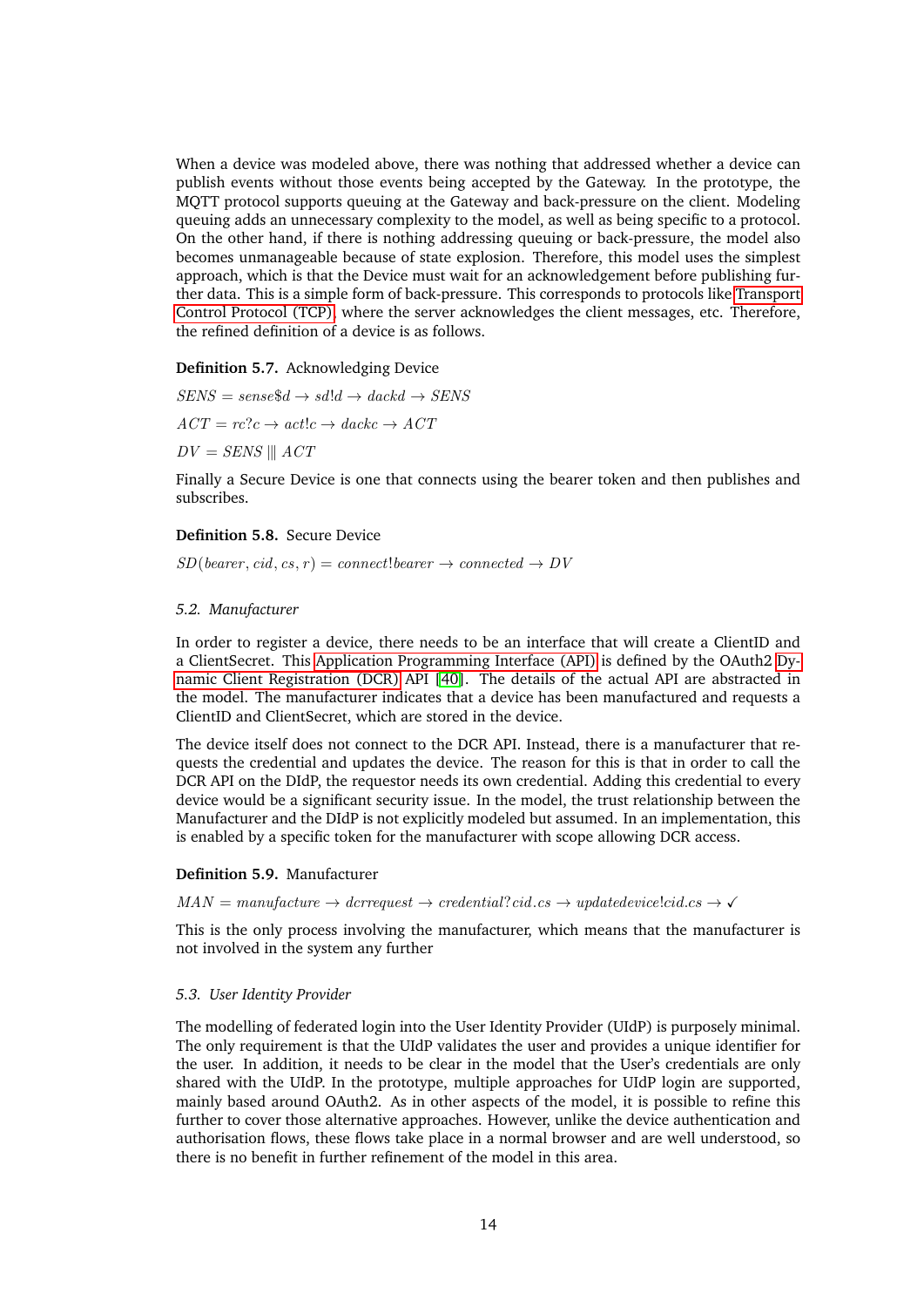The login process starts with a request for login  $(login)$ . The user is either successful in which case a user identifier  $(lu.u)$  is returned, or it fails  $(failure)$ .

# **Definition 5.10.** Login

 $LOGIN(u) = login \rightarrow (success \rightarrow lu.u \rightarrow SKIP \square failure \rightarrow STOP)$ 

This is refined to include a *federated login* (*fedlogin*), which takes a credential (*fc*).

**Definition 5.11.** User Identity Provider

 $UIDP = loan \rightarrow fedloain?fc \rightarrow (success \rightarrow lu.u \rightarrow SKIP \sqcup failure \rightarrow STOP)$ 

The credential is unimportant. The requirement is that there is a bijective function from federated credentials to users:

 $fu \in \mathit{Fedcred} \times \mathit{Users} \wedge \mathrm{dom}\, fu = \mathit{Users} \wedge fu(c_1) = fu(c_2) \Leftrightarrow c_1 = c_2$ 

where dom  $fu$  is the domain of  $fu$ .

#### *5.4. Device Identity Provider*

The *Device Identity Provider* (DIdP) implements all the identity and policy model for the device. It defers user logins to the User Identity Provider (UIdP). The DIdP is modeled as a collection of stateful processes that evolve, based on their interactions with existing devices, manufacturers and users. These processes start with issuing a credential.

<span id="page-14-0"></span>**Definition 5.12.** Device Registration API

 $DCR(cid, cs) = \text{decrequest} \rightarrow \text{credential.cid.cs} \rightarrow \text{UR}(cid, cs)$ 

Once a credential is issued, the system must support *User Registration*. User registration for a device (URD) is as follows:

**Definition 5.13.** User Registration of Devices

```
URD(cid, cs) = presence.cid \rightarrow claim.cid \rightarrow login \rightarrow URD<sub>A</sub>(cid, cs)
URD_A(cid, cs) = success \rightarrow lu?u \rightarrow URD_B(cid, cs, u) \square failure \rightarrow error \rightarrow STOP
```

```
URD_B (cid, cs, u) = devconsent \rightarrow authcode$ac \rightarrowTOKEN\_AC(p(u), cid, cs, ac, PdRc) \square noconsent \rightarrow error \rightarrow STOP
```
Firstly, the device must be present. There must be a claim by a user, which initiates a user login, which either succeeds or fails. If it fails then the process ends with an error. Otherwise, the federated login returns a user identifier. Then there must be user consent for a device. This consent is by definition consent for the device to use scope  $PdRc$ , which means the device can publish data and receive commands. If the consent is granted, the device receives an AuthCode. At this stage the DIdP is now ready to handle the second half of the authorisation code flow (i.e. the swapping of the AuthCode for the Refresh Token by calling  $TOKEN\_AC$ and TOKEN\_REF, which are defined in Definitions 5.18 and 5.19, respectively).

The scopes defined in this model are deliberately kept simple in order to demonstrate the concept only: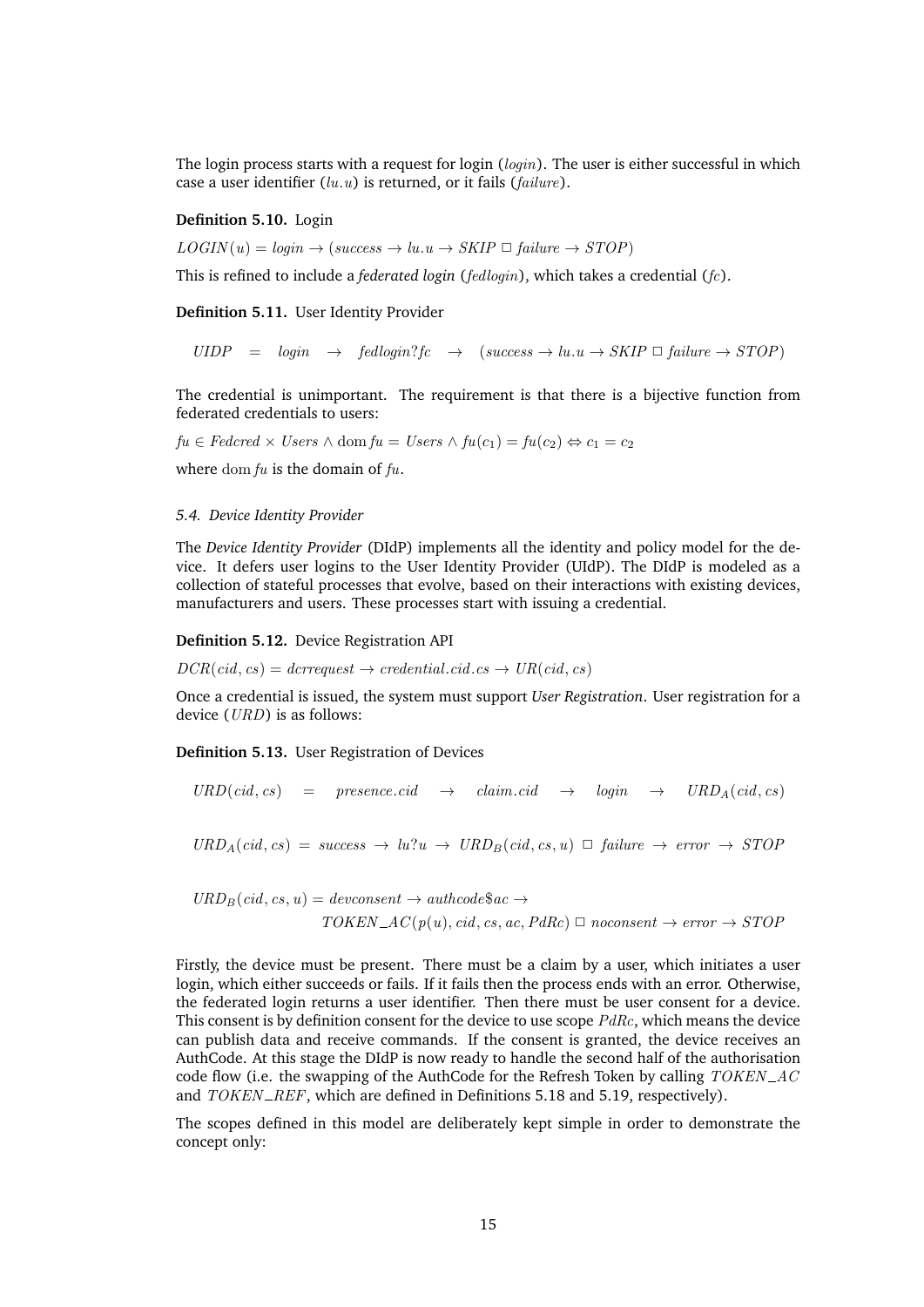| Þd          | Publish Data                      |
|-------------|-----------------------------------|
| Pc          | Publish Commands                  |
| Rd          | Receive Data                      |
| Rc          | Receive Commands                  |
| <b>PdRc</b> | Publish Data and Receive Commands |
| RdPc        | Read Data and Publish Commands    |

<span id="page-15-0"></span>Table 2: Scopes and their Meanings

# **Definition 5.14.** Scopes

 $Scope = PdRc | RdPc | Pd | Rc | Rd | Pc$ 

The meaning of these scopes is described in Table [2.](#page-15-0) Note that there are other scopes in the overall system (e.g. a *dcr* scope which allows manufacturers to call the DCR system, and an *introspection* scope that allows a gateway to call the introspection API. These are not formally modeled as they don't affect the core model or the proofs of data sharing.

At this stage, the DIdP applies a *pseudonymisation* function  $p(u)$ , which replaces the username with a random pseudonym. Note that the definition of pseudonymisation in this work is somewhat different to other privacy-enhancing systems. In many systems, the user may choose to use multiple pseudonyms that are shared with third-parties to reduce identifiability. In this system, the pseudonym is automatically generated and remains hidden from third-parties. It is used to make the attack tree more complex by requiring an attacker to attack two different systems to identify a user.

**Definition 5.15.** Pseudonymisation

 $\forall u \in \textit{Users}, p(u) \in \textit{Pseudo}$  $\forall u_1, u_2 \in \textit{Users}, \ p(u_1) = p(u_2) \Leftrightarrow u_1 = u_2$ 

Before continuing with the device flow of the DIdP, it is useful to examine the application approval process. A user must also authorise an application to be able to interact with the system. In this case, an application is expected to have the scope  $RdPc$ , which allows it to receive data and publish commands. A further refinement of the model could support apps that only send commands, or only receive data. Similarly the model can support devices that can only act and not sense. However, this refinement is not required to demonstrate the core properties of the model.

**Definition 5.16.** User Approval of Applications

 $URA(cid, cs)$  = useraccess  $\rightarrow$  login  $\rightarrow$   $URA_A(cid, cs)$  $URA_A(cid, cs) = success \rightarrow lu?u \rightarrow URA_B(cid, cs, u) \square failure \rightarrow error \rightarrow STOP$  $URA_B (cid. cs, u) = a\nproonsent \rightarrow authcode$ \$ac  $\rightarrow$ 

$$
TOKEN\_AC(p(u), cid, cs, ac, RdPc) \Box\ no consent \rightarrow error \rightarrow STOP
$$

This definition is analogous to the device consent flow, except for two differences. First, instead of a claim and presence event, there is simply useraccess. This event signifies that a user has requested access to an application. Second, the user offers appconsent, which provides the app with the  $RdPc$  scope.

The overall user approval process is the combination of these two processes: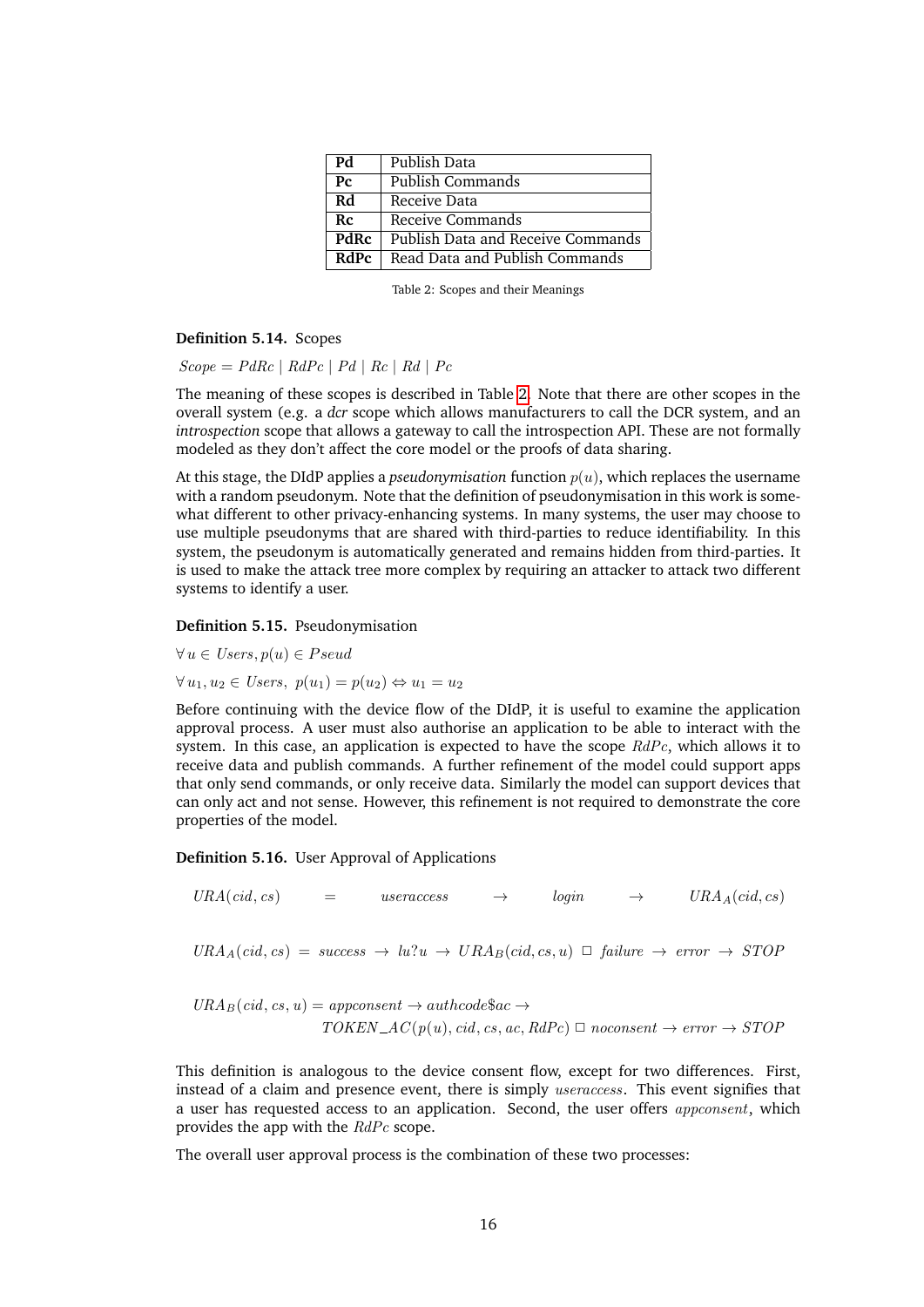**Definition 5.17.** User Approval support in the DIdP

 $UR(cid, cs) = URD(cid, cs) \square \text{URA}(cid, cs)$ 

This ties back to Definition [5.12.](#page-14-0) The DIdP supports a Token interface (part of the OAuth2 specification) which supports the AuthCode flow and the Refresh flow.

**Definition 5.18.** Token Response to AuthCode

 $TOKEN\_AC(p, cid, cs, ac, scope) =$  $token\_ac\_rea.cid.cs.ac \rightarrow token\_ac\_resp$  $$r$ \$ $a \rightarrow TOKEN\_REF(p, cid, cs, r, scope)$ 

The refresh flow allows a client to send a valid refresh token, together with the client's credentials, and receive a fresh, active bearer token. Once this is done, the DIdP can then support *introspection* of the bearer token.

**Definition 5.19.** Token Refresh Flow at DIdP

$$
TOKEN\_REF(p,cid, cs, r, s) =
$$
  
token\\_refresh\\_req.cid.cs.r  $\rightarrow$  token\\_refresh\\_resp\$bearer  $\rightarrow$  INTRO(bearer, p, s)

This introspection is defined by the OAuth2 Introspection API [\[41\]](#page-31-3). The introspection looks at a bearer token and returns the validity, user and scope of the token. In the model, introspection only returns the pseudonym instead of the actual user information.

#### <span id="page-16-0"></span>**Definition 5.20.** Introspection

$$
INTRO(b, p, s) = \text{introspect.} b \rightarrow \text{valid!} p! s \rightarrow \text{INTRO}(b, p, s)
$$

$$
\Box \text{ introspect?} x : \left\{ x \mid x \in \text{Bearer}, x \neq b \right\} \rightarrow \text{invalid} \rightarrow \text{INTRO}(b, p, s)
$$

This definition says that the specific process that has previously initialised the client with a bearer b, pseudonym p, and scope s will respond to events "querying" a bearer token. If the bearer token queries matches, the scope and pseudonym will be returned, otherwise it will return invalid.

Note that a further refinement of this is possible using *Timed CSP* [\[42\]](#page-31-4) which allows one to model time. This refinement would include the timing-out of bearer tokens, forcing a refresh. While this would be a nice enhancement to the model, it would not aid in proving any of the fundamental properties of the model and therefore it is left for further work.

The DIdP that supports a given credential is now defined, and this can be generalised:

**Definition 5.21.** Device Identity Provider

$$
DIDP = \square_{cid \in ClientID, cs \in ClientSecret} DCR(cid, cs)
$$

#### *5.5. Third Party Application*

The DIdP and the Device, are now defined, so it is a good time to look at the system that interacts at the other end. This is called a *Third Party Application* (TPA) or simply an *App*. The reason that this is called a *third-party* application is that the model enforces that no system is inherently trusted to look at device data. Therefore, every app that wishes to access data from a device or send commands to a device must register with the DIdP and gain consent, just as a third-party would in any OAuth2 flow.

The *data consumer* (DC) is a component that receives data (rd), and then logs that data.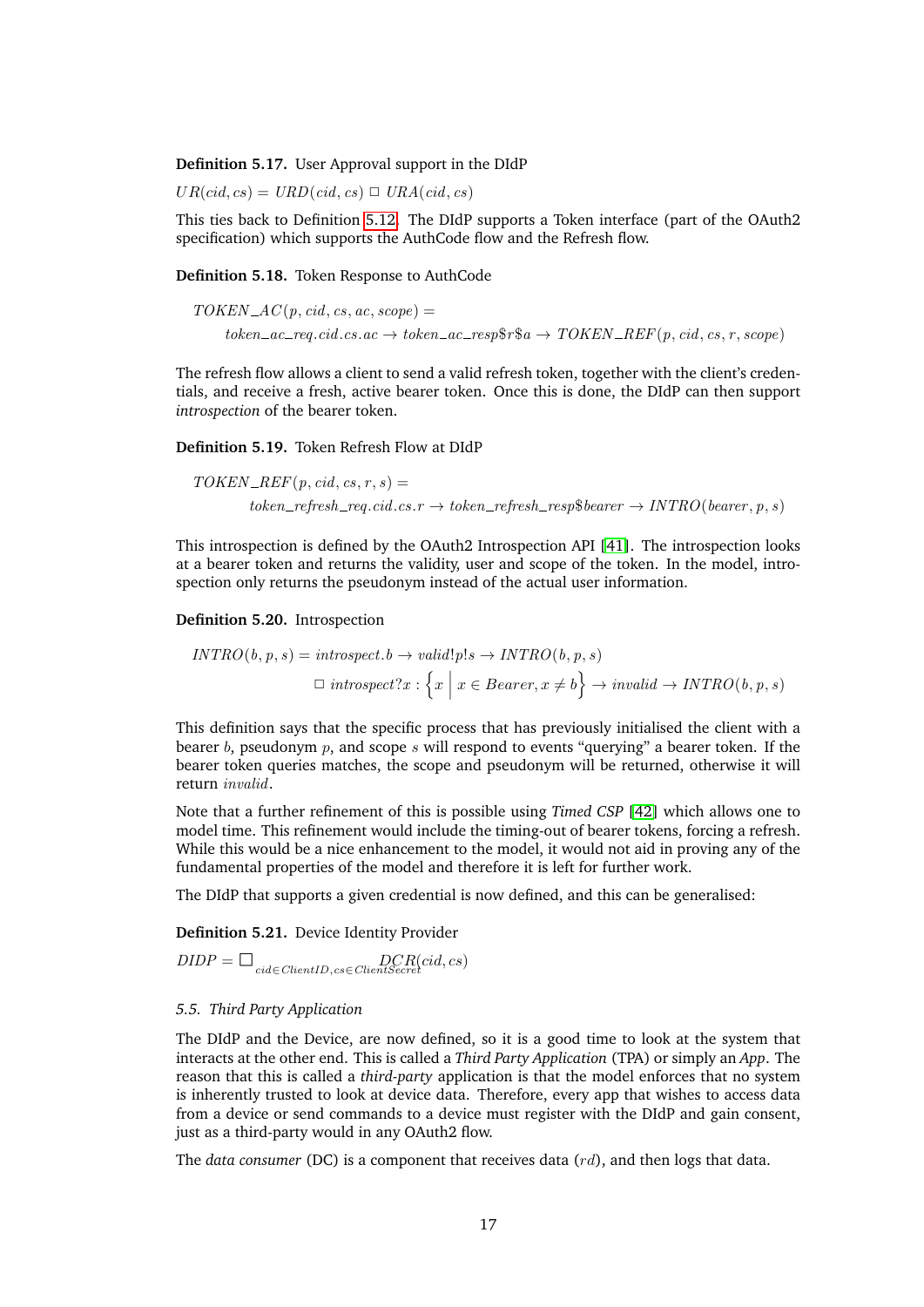# **Definition 5.22.** Data Consumer

 $DC = rd?d \rightarrow logdata.d \rightarrow DC$ 

A *command publisher* first *demands* an action in the form of a command, and then *sends* that command (sc).

**Definition 5.23.** Command Publisher

 $CP = demand$ \$c  $\rightarrow$  sc!c  $\rightarrow CP$ 

An application can support data consumption and command publication concurrently.

**Definition 5.24.** Application

 $APP = DC \parallel CP$ 

Once again there is a refinement of this that supports acknowledgements.

**Definition 5.25.** Acknowledging Application

 $DC_{ack} = rd?d \rightarrow logdata!d \rightarrow aackd \rightarrow DC_{ack}$  $CP_{ack} = demand\$ c  $\rightarrow$  sc!c  $\rightarrow$  aackc  $\rightarrow CP_{ack}$  $APP_{ack} = DC_{ack}$  ||  $CP_{ack}$ 

The logic of an application is very similar to the logic of a device. Given the similarity, the logic can be presented more concisely before discussing the differences.

#### **Definition 5.26.** Full Application

| APPCREATE                                                                                                | $=$ | $\,d$ crrequest          | $\rightarrow$ | $\;{\it credential?}\,{\it cid?}\,{\it cs} \quad\quad\rightarrow\quad$ |  | RA(cid, cs)            |
|----------------------------------------------------------------------------------------------------------|-----|--------------------------|---------------|------------------------------------------------------------------------|--|------------------------|
| $RA(cid, cs)$ =                                                                                          |     | $useraccess \rightarrow$ |               | $\mathit{authcode?ac} \rightarrow$                                     |  | $RA_A(cid, cs, ac)$    |
| $RA_A(cid, cs, ac) = token\_ac\_req!cd.cs.ac \rightarrow token\_ac\_resp?r.b \rightarrow SA(cid, cs, r)$ |     |                          |               |                                                                        |  |                        |
| $SA(cid, cs, r) = token\_refresh\_req!cid.cs.r \rightarrow token\_refresh\_resp? bearer \rightarrow$     |     |                          |               |                                                                        |  | TA(bearer, cid, cs, r) |

The difference is minor: the application needs a user to request access (*useraccess*). Other than that, the consent flow is analogous as far as the app is concerned. However, the user

 $TA(b, cid, cs, r)$  = connect!b  $\rightarrow$  connected  $\rightarrow$  APP<sub>ack</sub>

#### *5.6. User*

The only key roles that the users play are:

sees a different flow, explored next.

- to login,
- to claim devices,
- to request access to apps, and
- to provide consent to devices and apps.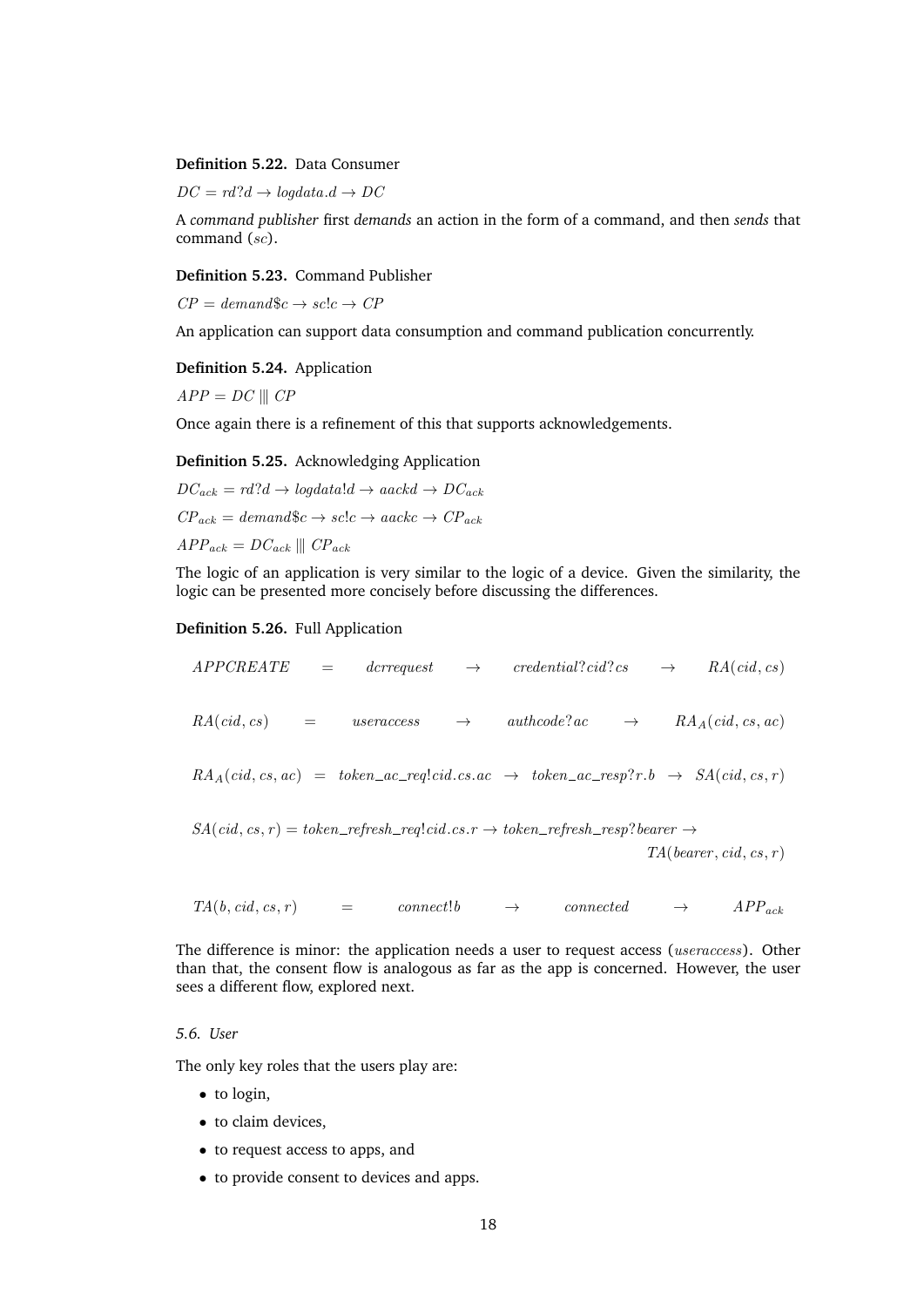The user participates in two flows, consenting to devices and applications. The user can claim a device. In this, the User  $u$  specifically claims a device with identity  $cid$ . The user must login successfully and consent to the device, or the login may fail, or the user may not agree to the scope of sharing requested.

**Definition 5.27.** User Registration of a Device

$$
USERCLAIM(fc, cid) = claim.cid \rightarrow login \rightarrow (fedlogin!fc \rightarrow (success \rightarrow lu!u \rightarrow (devoansent \rightarrow SKIP \Box noconsent \rightarrow STOP) \Box failure \rightarrow STOP))
$$

A given user  $u$  may claim any device:

 $\label{UC} UC(fc)=\square_{cid \in ClientID} USERCLAIM(fc,cid)$ 

The second user flow is similar, where the user consents to an application seeing their data and sending commands to their devices.

**Definition 5.28.** User Approval of an Application

$$
USERAPPROVE(fc) = useraccess \rightarrow login \rightarrow (fedlogin!fc \rightarrow (success \rightarrow lu!u \rightarrow
$$

$$
(appronsent \rightarrow SKIP \sqcup noconsent \rightarrow STOP)) \sqcup failure \rightarrow STOP)
$$

A user is simply the combination of these two processes.

#### **Definition 5.29.** User

 $USER(fc) = UC(fc) \parallel USERAPPROVE(fc)$ 

An important aspect of a user's capability is the opportunity to revoke tokens and remove access. This applies to both devices and applications. A device that has a token revoked needs to be informed of the revocation by the DIdP. This is managed by an appropriate return code from the DIdP to the device on the  $TOKEN\_REF$  interaction. This then changes the device from the OD stage back to RD, where it can then be claimed by the same or another user. Similarly an App that has been revoked will lose all access and will need to be re-authorised by a user.

# *5.7. Intelligent Gateway (IG)*

The role of the IG is to validate the bearer token of either the device or the app using the introspection defined in [5.20.](#page-16-0) This returns a pseudonym and a scope. The IG should not share this pseudonym, and the DIdP permissions do not allow other parties to access introspection. Once the IG has a valid response, it passes the message to the [Personal Cloud Middleware](#page-0-0) [\(PCM\),](#page-0-0) which implements the scope sharing.

**Definition 5.30.** Gateway

$$
IG = connect?b \rightarrow introspect!b \rightarrow (valid?p?s \rightarrow connected \rightarrow PCM(p, s) \Box
$$
  
involid  $\rightarrow error \rightarrow STOP$ )

#### *5.8. Personal Cloud Middleware (PCM)*

Each user has their own instance of PCM. If u is a user, then  $PCM(u)$  is the user's PCM.

 $\forall u \in \text{Users} \,\exists v \in \text{PCM}, v = \text{PCM}(u)$ 

The PCM is modeled in two halves: a sending component and a receiving component. This way, it can be ensured that a device that has permission to publish data is allowed to publish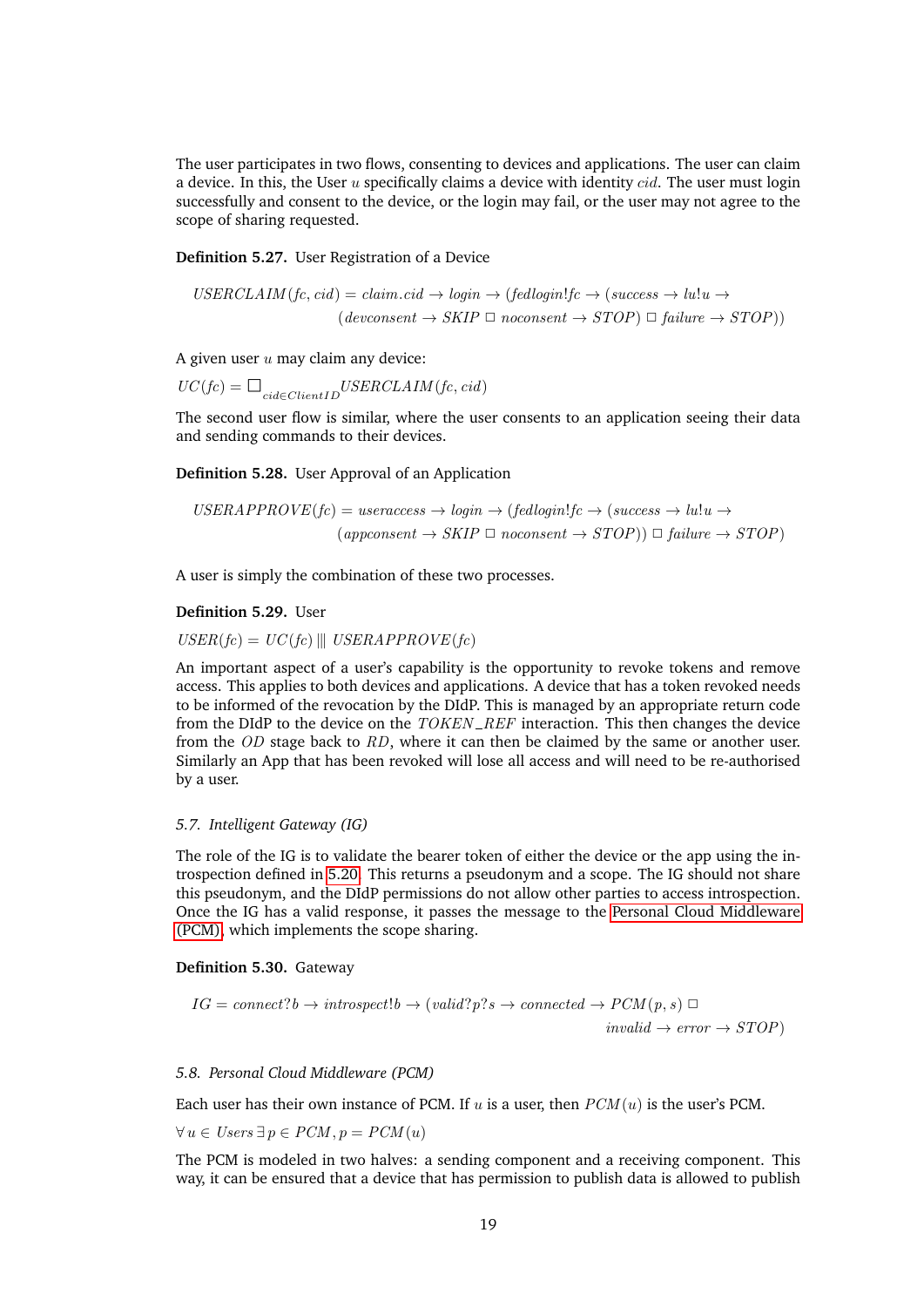and an app that is allowed to receive data can correctly subscribe. In order to model the PCM properly, once again there is need to support simple acknowledgements to prevent state explosion in the model. The acknowledgements are in two parts. Firstly, the PCM acknowledges that it has received or sent messages to the device or app (these acknowledgements were seen in Definition [5.7\)](#page-13-0).

The second type of acknowledgements defined as (pcmacksd, pcmackrd, pcmacksc, pcmackrc) allows the two halves of the PCM to acknowledge delivery. For example, if a device is correctly connected to the PCM, but there is no authorised application, the PCM will not acknowledge that messages have been delivered. The connection between the two halves is modeled using the linked parallel construct described above. For example, the "device half" of the PCM will senddata.p!d which will be renamed to be received by the "app half" of the PCM as  $\text{read} \text{ta.p?d.}$  Notice that these messages are synchronised on the pseudonym. This models the privacy of the PCM: each user's PCM can only communicate with its other half. The PCM is defined using pattern matching on the different scopes:

# **Definition 5.31.** Personal Cloud Middleware

The "device half" is defined as follows:  $PCM(p, Pd) = sd?d \rightarrow senddata.p!d \rightarrow pcmacksd \rightarrow dackd \rightarrow PCM(p, Pd)$  $PCM(p, Rc) = reccom.p?c \rightarrow rc!c \rightarrow pcmackrc \rightarrow dackc \rightarrow PCM(p, Rc)$  $PCM(p, PdRc) = PCM(p, Pd) \parallel PCM(p, Rc)$ The "app half" is defined as:  $PCM(p, Pc) = sc?c \rightarrow sendcom.p!c \rightarrow pemacks \rightarrow aackc \rightarrow PCM(p, Pc)$  $PCM(p, Rd) = \text{recdata}.p?d \rightarrow \text{rd}!d \rightarrow \text{pc} \text{mackrd} \rightarrow \text{qackd} \rightarrow \text{PCM}(p, Rd)$  $PCM(p, RdPc) = PCM(p, Rd) \parallel PCM(p, Pc)$ 

One of the concepts that is important in the PCM is that of summarisation and filtering. These were not modeled in the PCM. This is because any proofs established in the CSP model will become intractable in the presence of summarisation and filtering. In addition, the complexity of the model increases making it much harder to analyse automatically using FDR.

A summarisation or filtering is a function defined on a stream of data or commands:

 $stream = < d_1, d_2, d_3, d_4, \ldots, d_n \ldots >$  $f(\text{stream}) = < d'_1, d'_2, \dots, d'_m \dots >$ 

where the number of output data elements can be the same, fewer or even more than the number of input data points. Summarisation and filtering are, as identified in [\[43\]](#page-31-5), key technologies to fight against fingerprinting. In addition, during the creation of this model, we identified the possibility of filtering commands, which did not emerge in [\[43\]](#page-31-5).

Filtering commands may initially seem to be counter-intuitive: if a device user wishes to turn off a light, that user does not want the light turned off "on average". However, take the example of a connected car. Command filtering could be seen as an example of an applicationlevel firewall for device commands. For example, the filter may allow commands to remotely switch on the engine when the device is parked, but disallow any events that effect the speed or direction of the car. A more complex filtering rule might allow a command to switch off the engine when the speed is zero and the parking brake is applied, but filter out any other attempts to switch off the engine. While there are examples of specific firewalls, e.g, for cars, in the literature, there was no evidence of a more general filtering and summarising approach to commands. Next, we combine the components into a full architecture and to demonstrate specific properties of the system.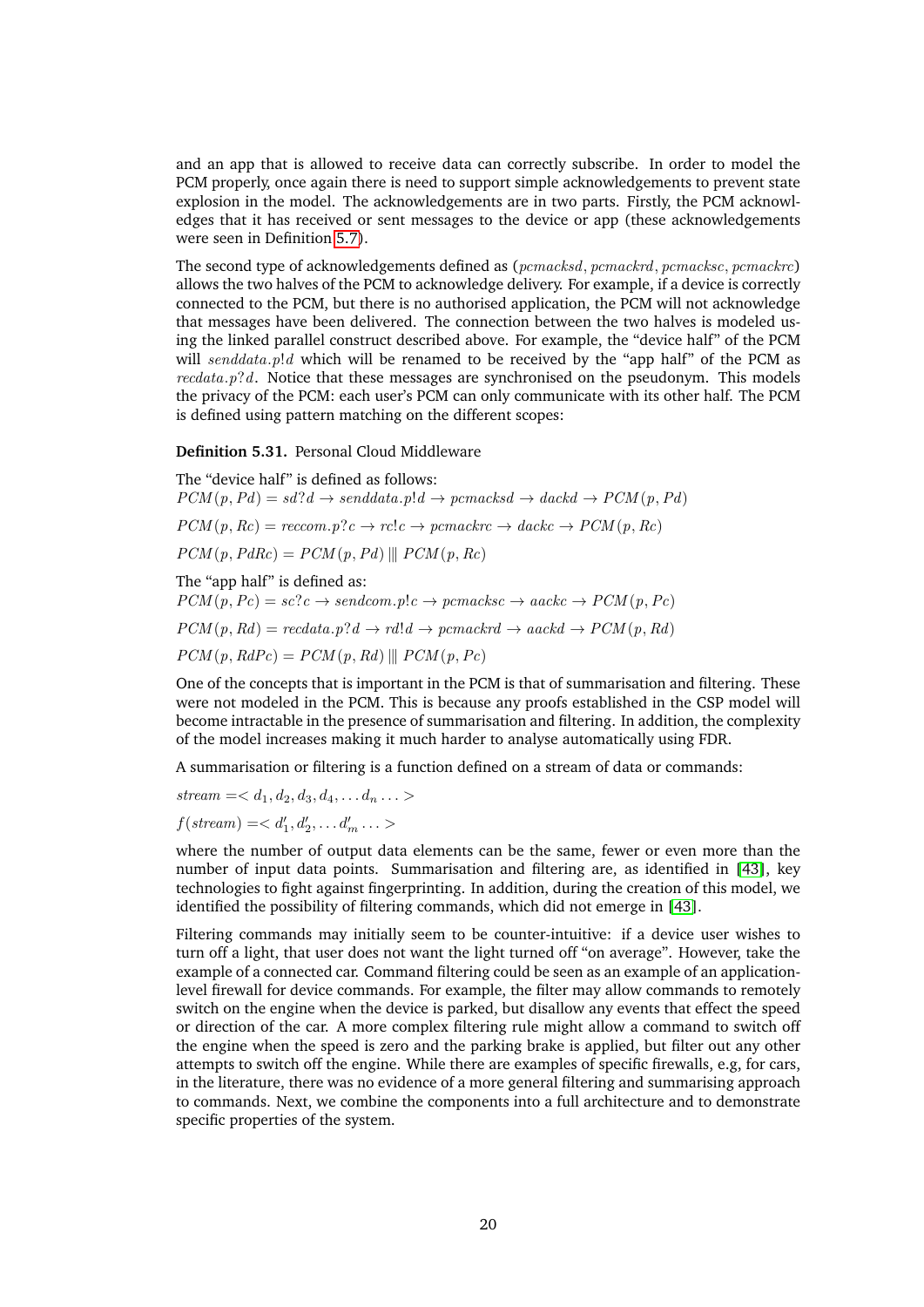## <span id="page-20-0"></span>**6. An Event-Sharing Analysis**

This section builds up the composition of individual components and analyses the events that are shared between those components. The first part is to connect a device to the manufacturer, DIdP, user and gateway.

**Definition 6.1.** System with Connected Device

Connecting the manufacturer and the DIdP:

 $DSYS_1 = MAN_{me}$ ||didpe DIDP

where  $me$  is the set of events that the manufacturer interacts on, and  $\emph{didge}$  is the set of events that the DIdP interacts on.

 $me = {\{manufacture, derrequest, credential.cid.cs.\,updatedevice.cid.cs.\}}$ 

 $cid \in ClientID, cs \in ClientSecret\}$ 

The set of events that the DIdP interacts with is quite extensive. Firstly, the events between the device and the DIdP are:

$$
did p2d = \{presence.cid, authcode.ac,token\_ac\_req.cid.cs.ac,token\_ac\_resp.r.b,
$$
  
\n
$$
token\_refresh\_req.cid.cs.r,token\_refresh\_resp.b
$$
  
\n
$$
cid \in ClientID, cs \in ClientSecret,
$$
  
\n
$$
ac \in AuthorCode, r \in Refresh, b \in Bearer\}
$$

The events between the manufacturer and the DIdP are:

 $didp2m = \{dcrrequest, credential.cid.cs$  $\overline{\phantom{a}}$  $\overline{\phantom{a}}$  $\overline{\phantom{a}}$  $cid \in ClientID, cs \in ClientSecret\}$ 

The events between the DIdP and the application creator are the same:

| didp2ac |  | ${ \{dcrrequest, {\it credential.cid.cs} \} }$ | $cid \in ClientID, cs \in ClientSecret\}$ |
|---------|--|------------------------------------------------|-------------------------------------------|
|---------|--|------------------------------------------------|-------------------------------------------|

The events between the DIdP and the Gateway are:

$$
did p2gw = \{introspect.b, valid.p.s, invalid \mid b \in Bearer, p \in Pseudo, s \in Scope\}
$$

The events between the DIdP and the User are:

 $didp2u = \{lu.u, claim.cid, user access, devoonsent, approach, no consent,$ 

$$
login, success, failure \mid cid \in ClientID, u \in User\}
$$

The error event is:

 $didperr = \{error\}$ 

And finally, all the DIdP events are:

didpe = didp2d ∪ didp2m ∪ didp2ac ∪ didp2gw ∪ didp2u ∪ didperr

As discussed in the introduction to CSP above, the *alphabetised parallel* operator  $(A||_B)$  has the following rule: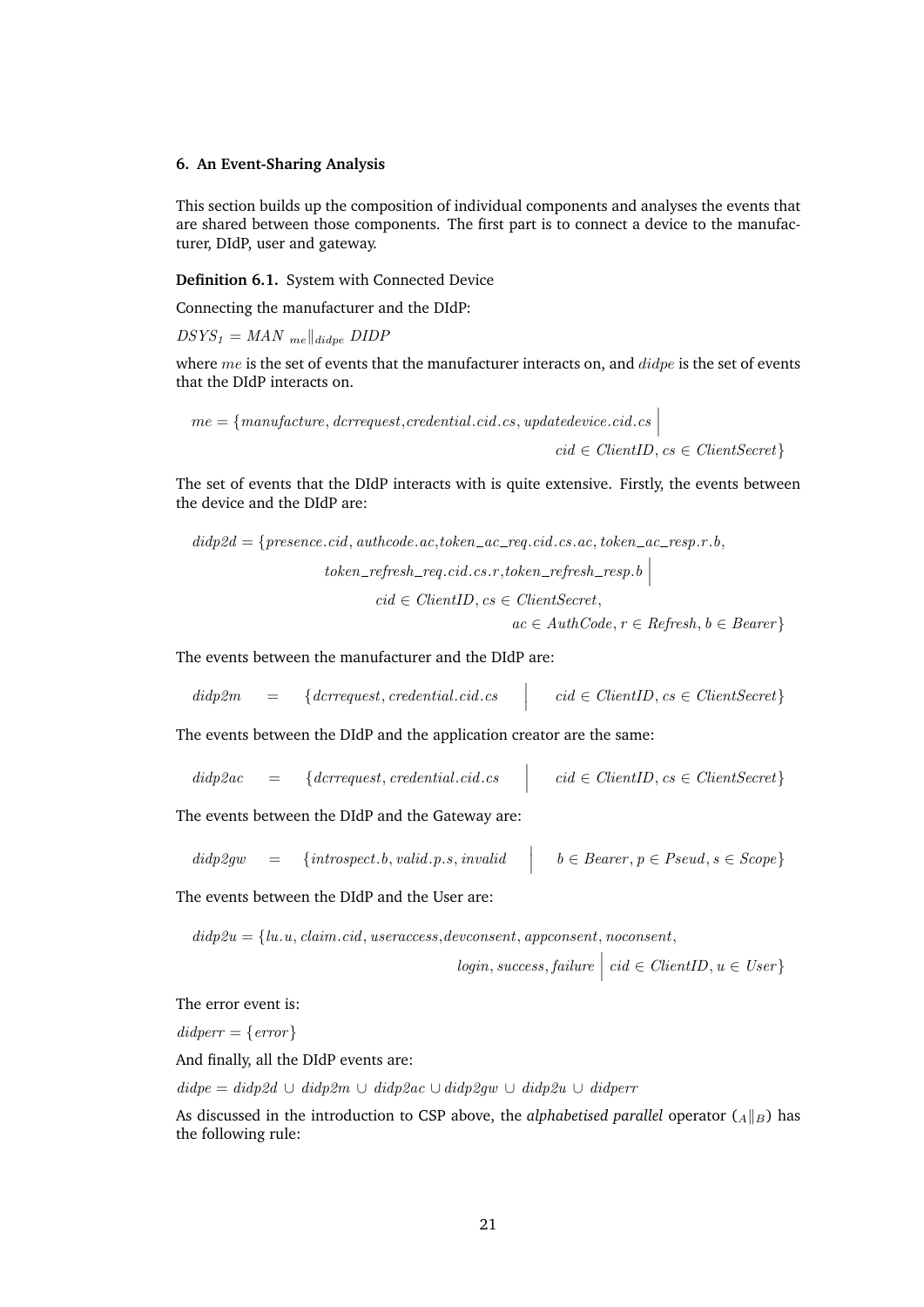<span id="page-21-0"></span>**Law 6.1.** Alphabetised Parallel

$$
P_A \parallel_B Q = (P \parallel \text{STOP}) \parallel \text{ (}Q \parallel \text{STOP})
$$

where  $\Sigma$  is the set of all events in the system.

In other words, when the alphabetised parallel operator  $P_A \parallel_B Q$  is used, all possible events that communicate between P and Q can be defined as the intersection  $A \cap B$ . One of the key aspects of this system is where there are multiple parties conjoined using alphabetised parallel. Alphabetised parallel has both symmetry and associativity laws.

**Law 6.2.** Alphabetised Parallel Symmetry

 $P_A \|_{B} Q = Q_B \|_{A} P$ 

<span id="page-21-1"></span>**Law 6.3.** Alphabetised Parallel Associativity

 $(P_A||_B Q)_{A\cup B||_C R = P_A||_{B\cup C} (Q_B||_C R)$ 

This gives the following theorem:

#### **Theorem 6.1.** (Manufacturer to DIdP Events)

As this is the only place where the DIdP interacts with the manufacturer, we can assert that the Manufacturer only sees the events  $dide \cap me$ :

 ${decrequest, credentials.cid.cs \mid cid \in ClientID, cs \in ClientSecret}$ 

The proof is obvious instantiation of Law [6.1.](#page-21-0) In addition, this can be derived using the probe capabilities of FDR that allow this combined process to be explored.

Of course the manufacturer also interacts with the device, but in this case the device is simply receiving data that the manufacturer provides to the device. One thing to note is that the manufacturer can retain the ClientID and ClientSecret. A possible improvement to the model would be to enable a flow whereby the device directly contacts the DIdP to update the ClientSecret, which would ensure that the manufacturer is not in possession of the device credentials. This increases security at the cost of making it harder for the manufacturer to provide support. This is left for further work.

The next stage of constructing the system is to conjoin this with a fresh device:

 $DSYS_2 = FD$  deve $\Vert_{dide\cup me}$   $DSYS_1 \setminus me$ 

where  $\text{deve}$  is the set of events that the device communicates on. Note that the overall set of events that a device interacts on are specified here individually, but later the actual events that two parties interact on is formally derived using laws of CSP.

The device to manufacturer events are:

 $dme = \{manufacture, updatedevice.cid.cs \mid cid \in ClientID, cs \in ClientSecret\}$ 

The device to DIdP events are:

 $dde = \{presence.cid, authorode.ac,token\_ac\_req.cid.cs.ac,token\_ac\_resp.r.b,$ 

 $token\_refresh\_req.cid.cs.r, token\_refresh\_resp.b \Bigm|$ 

 $cid \in ClientID, cs \in ClientSecret,$ 

 $ac \in \text{AuthorCode}, r \in \text{Refresh}, b \in \text{Bearer}$ 

Note that  $dde = didp2d$ .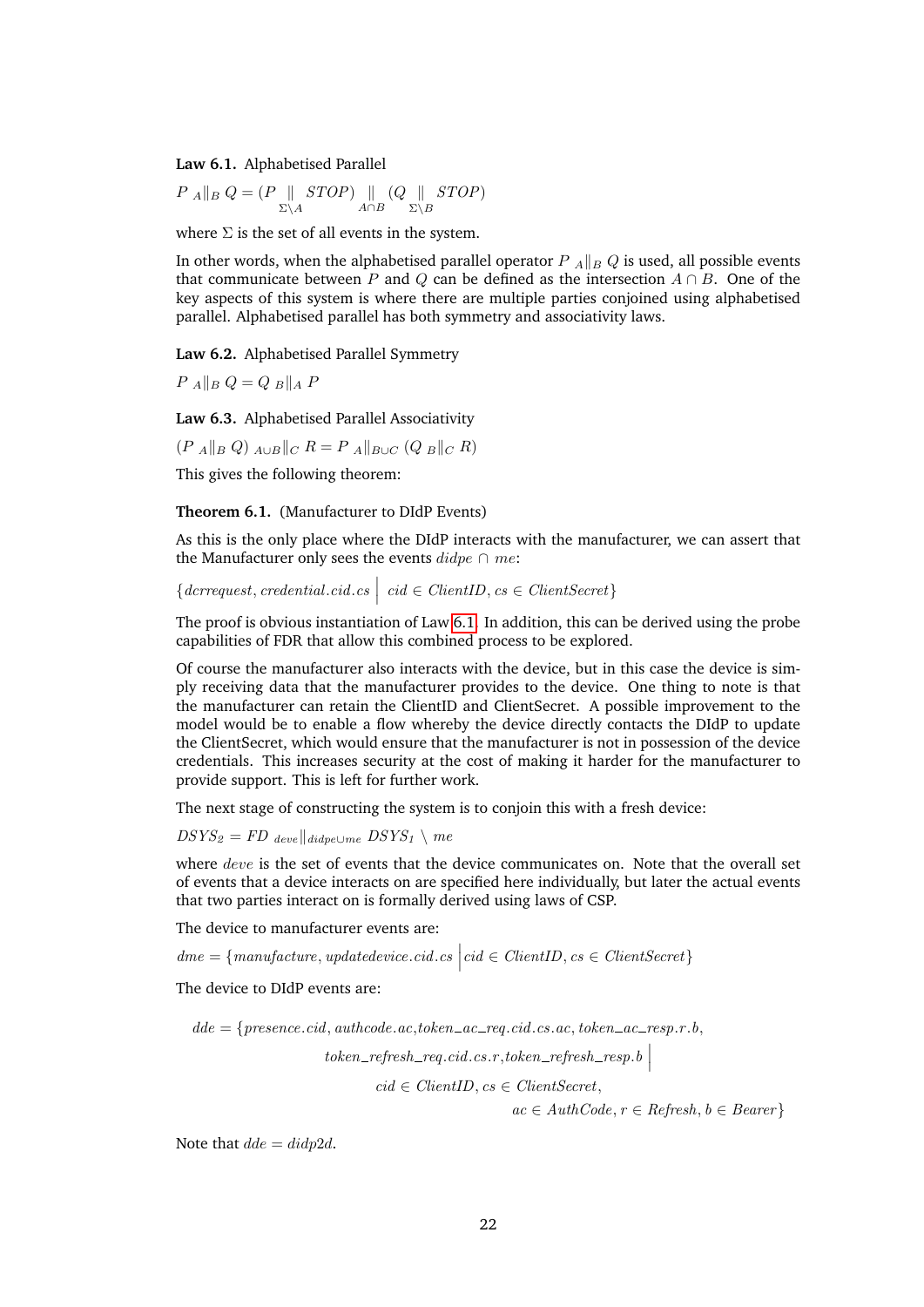The device to gateway events are:

 $\label{eq:decomp} \begin{aligned} \textit{dge} = \{\textit{connect.b}, \textit{connected}, \textit{sd.d}, \textit{rc.c}, \textit{dackd}, \textit{dackc}\ \end{aligned}$ 

 $b \in Bearer, d \in Data, c \in Command$ 

The devices own events are:

 $hde = \{act.c, sense.d \mid d \in Data, c \in Command\}$ 

All device events are the union of these:

deve = dme ∪ dde ∪ dge ∪ hde

The device is conjoined with both the DIdP and the Manufacturer. Once this happens, the the manufacturer's events are no longer visible, and therefore are hidden.

**Theorem 6.2.** (Device to Manufacturer Events)

The device to manufacturer events are defined as  $deve \cap me$ . The intersection is calculated as:

 ${\{manufacture, updatedevice.cid.cs \mid cid \in ClientID, cs \in ClientSecret\}}$ 

This can be proven using FDR or by applying the alphabetised parallel rule twice.

#### **Theorem 6.3.** (Device to DIdP Events)

The device to DIdP events are defined as the intersection  $\text{didge} \cap \text{deve}$ . This intersection is calculated by FDR as:

 ${p}{resence.cid}, authorode.ac,token.acreq.cid.cs.ac,token.ac-resp.r.b,$ 

 $token\_refresh\_req.cid.cs.r, token\_refresh\_resp.b \Bigm|$ 

 $cid \in ClientID, cs \in ClientSecret,$ 

 $ac \in \text{AuthorCode}, r \in \text{Referesh}, b \in \text{Bearer}$ 

In order to authorise the system, the user must connect to the UIdP. Firstly, the events that the UIdP interacts on:

 $fedevents = \{fedlogin.fc, login, lu.u, success, failure \mid u \in User, fc \in Federal\}$ 

The set of events that the federated user interacts on are:

 $fue = {claim.cid, useraccess, fedlogin.fc, lu.u, login, success, failure,$ appconsent, devconsent, noconsent

 $\Big\{\text{cid} \in \text{ClientID}, \text{fc} \in \text{Fedcred}, u \in \text{User}\}\Big\}$ 

Once the federated user is combined with the UIdP, this communicates with the DIdP on a set of events due:

 $due = {claim.cid, user access, lu.u, login, success, failure, approach, devconsent,$ 

 $nocomsent \mid cid \in ClientID, u \in User\}$ 

A user claiming a device is defined as:

 $FUSER(fc) = UC(fc)_{fuel}||_{fedevents}$  UIDP  $\uparrow$  due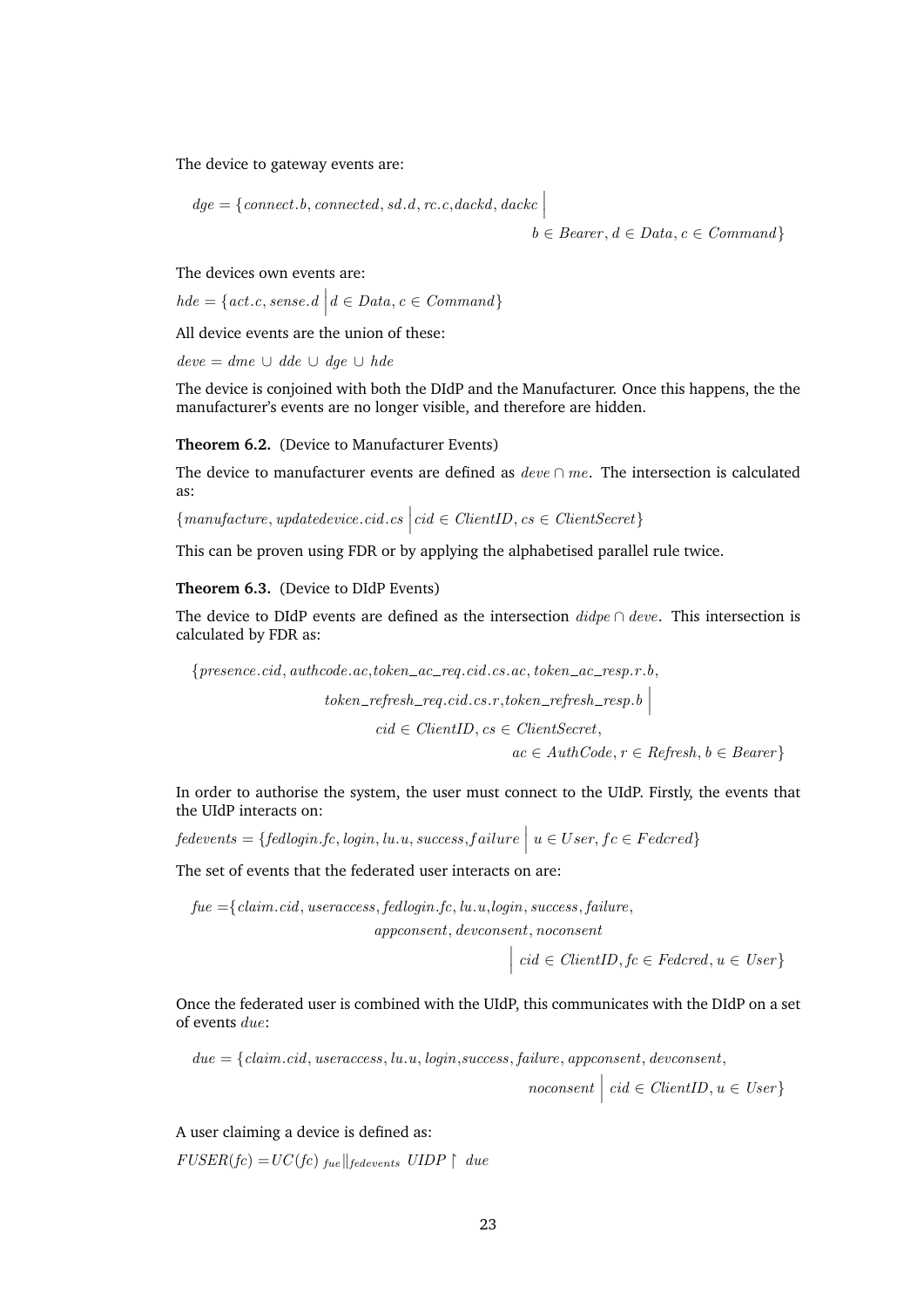**Theorem 6.4.** (User to UIdP Events)

By application of the alphabetised parallel law<sup>[1](#page-23-0)</sup>, it can be ascertained that the user to UIdP events are  $fue \cap federets$ . These are calculated by FDR as:

 $\{login, lu.u, success, failure, fedlogin.fc \mid u \in User, fc \in FedCred\}$ 

Now this user can be conjoined with the existing system, hiding the  $login$  and  $lu$  events from the rest of the system.  $DSYS3 (fc)$  indicates the user with credentials  $fc$  approving a fresh device (with the associated DIdP, UIdP and manufacturer).

 $DSYS<sub>3</sub>(fc) = DSYS<sub>2</sub>$  didpe $\cup$ deve  $\Vert$ due  $FUSER(fc) \setminus \{login, lu.u \mid u \in User\}$ 

#### **Theorem 6.5.** (UIdP to DIdP Events)

Using the Associative Law [6.3](#page-21-1) it can be shown that the DIdP to UIdP events are defined as the set (didpe ∪ deve) ∩ fedevents, which (using FDR) evaluates to:

 $\left\{ \text{login}, \text{lu.u}, \text{success}, \text{failure} \mid u \in \text{User} \right\}$ 

**Theorem 6.6.** (User to DIdP Events)

The user to DIdP events are defined as the set ( $\text{didge} \cup \text{deve} \cap \text{ue}$ . These are calculated by FDR.

{devconsent, appconsent, noconsent, login,lu.u, success, failure, claim.cid, useraccess

 $\Big\{ u \in User, \, cid \in ClientID \}$ 

#### **Definition 6.2.** Device System

This is now joined with the Gateway  $(IG)$ :

 $DSYS(fc) = IG_{gwe\cup pcme}$ ||didpe∪gwe∪hde $DSYS_3(fc)$ 

where *qwe* are the events that the gateway interacts on, and  $p_{\text{cme}}$  are the events that the two halves of the PCM interact on:

 $gwe = \{connect.b, connected, introspect.b, valid.p.s, invalid, dack, dackc, aackd, aackc,$  $rd.d, sd.d, rc.c, sc.c \mid b \in$ *Bearer* $,  $p \in Pseudo, d \in Data, c \in Command, s \in Scope\}$$ 

 $p$ cme = {senddata.p.d, sendcom.p.c, recdata.p.d, reccom.p.c, pcmackrd, pcmacksd,

 $pcmacks$ c, pcmackrc  $\Big| d \in Data, c \in Command, p \in Pseudo\}$ 

This process ( $DSYS(f_c)$ ) indicates a user with credential  $fc$  approving a device that is now fully connected to the rest of the system (IG, DIdP, UIdP, Manufacturer and User).

**Theorem 6.7.** (Device to Gateway Events)

Once again the associative law can be used to calculate all events that the device can communicate with the gateway on, which are defined as the set (gwe  $\cup$  pcme) ∩ deve:

 $\{sd.d, rc.c, connect.b, connected, dackd, dackc \mid d \in Data, c \in Command, b \in Bearer\}$ 

<span id="page-23-0"></span> $1$ Note that the user is also present in the app approval process below. The law is applied to both conditions, but the theorem is presented here for reasons of explication.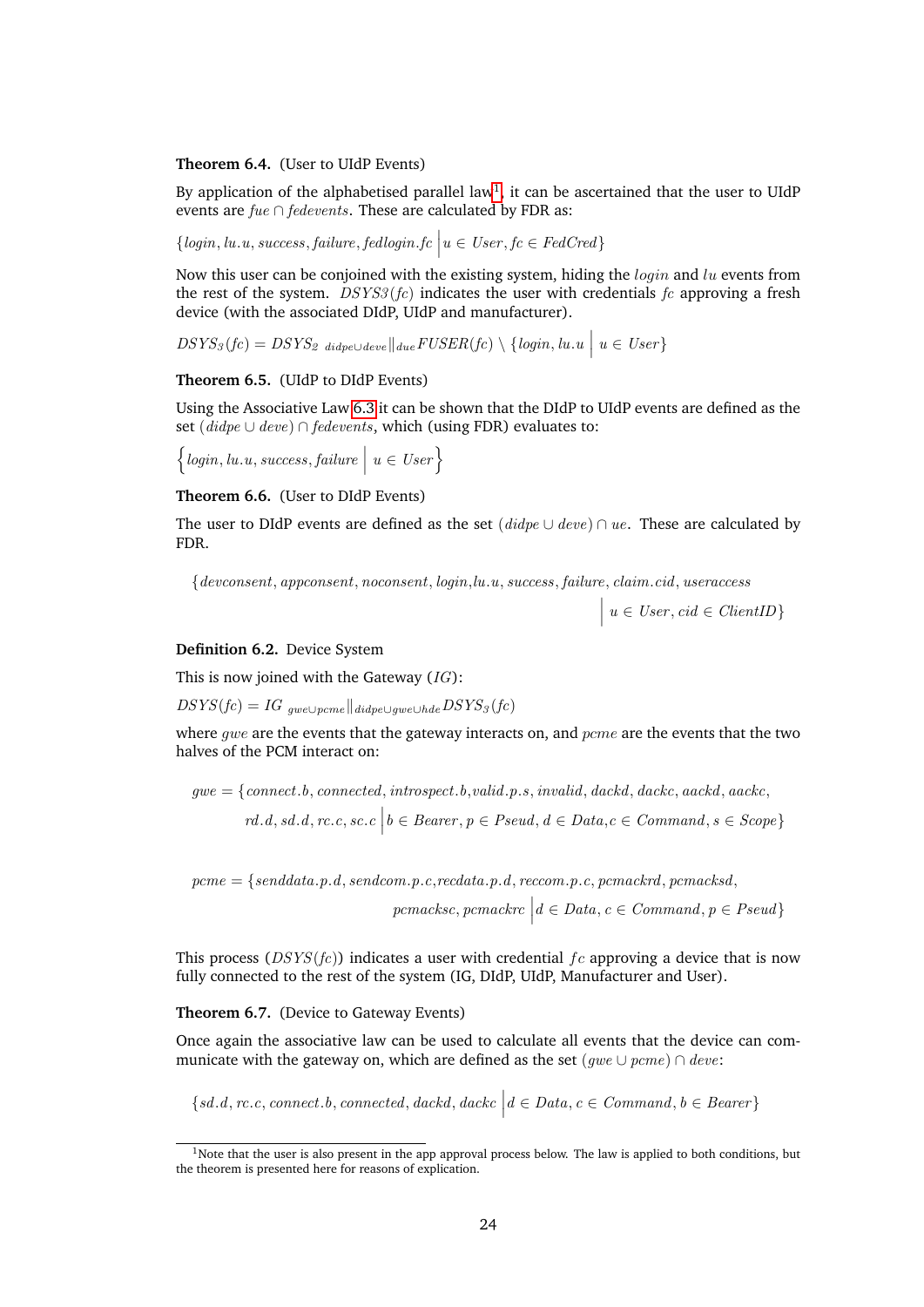**Theorem 6.8.** (Gateway to DIdP Events)

The events shared between the DIdP and the IG are derived as  $(gwe \cup \text{pcm}) \cap (\text{dide} \cup \text{hde})$ , which evaluates to:

 $\{intorspect.b, valid.p.s, invalid \mid b \in Bearer, p \in Pseudo, s \in Scope\}$ 

**Theorem 6.9.** (The Gateway Shares no Events with the UIdP, the User and the Manufacturer)

By similar calculations of the alphabetised parallel laws, it is shown that the set of events shared between the gateway and the manufacturer, user, and UIdP are all empty.

The creation of the App half of the system is analogous, and therefore is presented without discussion.

**Definition 6.3.** Application Connected to the DIdP, UIdP, User and IG

 $FUA(fc) = USERAPPROVE(fc)$  fuell fedevents UIDP  $\uparrow$  due

All the events an app can participate in are defined as  $ae$ , and the set of events that the DIdP communicates with apps as *appdidpe*. The user to App events are uae.

$$
ASYS_1 = DIDP_{appidape} \parallel_{ae} APPCREATE
$$
  
\n
$$
ASYS_2(fc) = (ASYS_1_{didpe \cup ae} \parallel_{uae} FUA(fc)) \setminus \{login, lu.u \mid u \in User\}
$$
  
\n
$$
ASYS(fc) = IG_{gwe \cup pcme} \parallel_{appidide \cup gwe \cup hae} ASYS_2(fc)
$$

The process  $ASYS(fc)$  indicates an app that has been approved by user with credential fc that is connected to the DIdP, UIdP, User, and IG.

#### *6.1. The Complete System*

Finally, these two systems (DSYS and ASYS) are connected together. They synchronise only at the PCM using the PCM events. This is modeled using the linked parallel approach described above. The parameterisation of the users' credentials is retained so that the system can be tested with different users (with one credential being used to authorise the device and the other to authorise the app).

# **Definition 6.4.** The Complete System

 $SYS(fc_1, fc_2) =$ 

 $\sqrt{ }$  $\bigg| \, DSYS(fc_1)$  $\lceil$  $\Big\}$  $reccom \leftrightarrow sendcom$  $pcmacksd \leftrightarrow pcmackrd$  $p$ cmackrc  $\leftrightarrow$  pcmacksc  $senddata \leftrightarrow recdata$ 1  $\Big\}$  $ASYS(fc_2)$  $\setminus$  $\overline{\phantom{a}}$ 

 $\Theta$ <sub>{error}</sub>STOP

**Theorem 6.10.** (Application Events)

The same logic as above can be applied to calculate the events that the App shares with different components. The proofs can be derived by the use of the Associative Law, or more effectively through probing the model with FDR. These events are summarised in Table [3.](#page-25-0)

# <span id="page-24-0"></span>**7. Properties of the OAuthing System**

Two sets of properties of the system are derived from the model presented above: end-to-end and data sharing properties.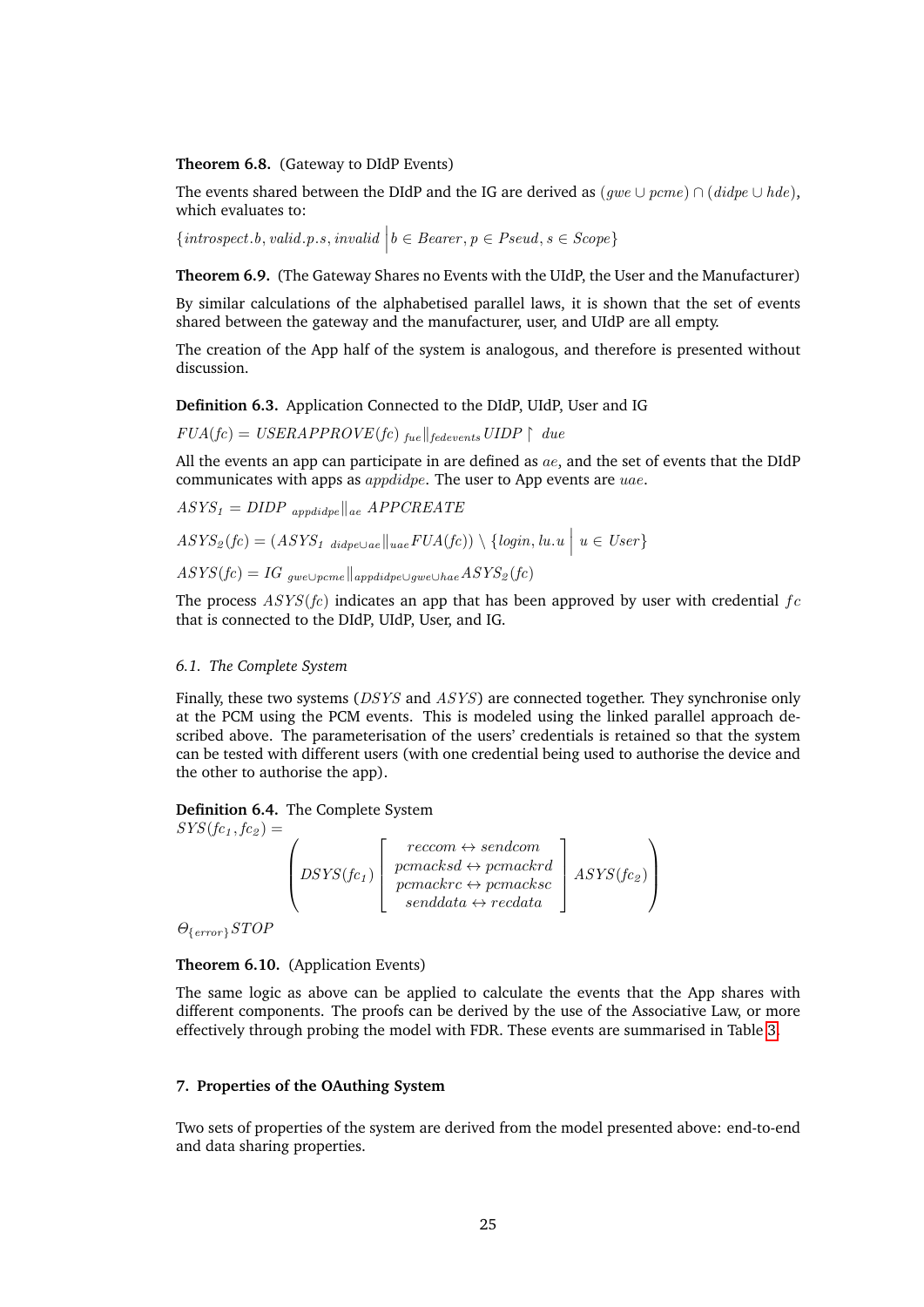| User          | N                                                                                                                                                                                                                                                                  |  |  |  |  |
|---------------|--------------------------------------------------------------------------------------------------------------------------------------------------------------------------------------------------------------------------------------------------------------------|--|--|--|--|
| UIdP          | Ø                                                                                                                                                                                                                                                                  |  |  |  |  |
| <b>Device</b> | Ø                                                                                                                                                                                                                                                                  |  |  |  |  |
| Manufacturer  | N                                                                                                                                                                                                                                                                  |  |  |  |  |
| DIdP          | ${p}{resence.cid}, {author} a c,$<br>$token\_ac\_req.cid.cs.ac, token\_ac\_resp.r.b,$<br>$token\_refresh\_req.cid.cs.r, token\_refresh\_resp.b$<br>$cid \in ClientID, cs \in ClientSecret, ac \in AuthorCode,$<br>$r \in \text{References} h, b \in \text{Bearer}$ |  |  |  |  |
| Gateway       | $\{rd.d, sc.c, connect.b, connected, aackd, aackc\}$<br>$d \in Data, c \in Command, b \in Bearer\}$                                                                                                                                                                |  |  |  |  |

<span id="page-25-0"></span>Table 3: Events Shared Between the App and Other Components

# *7.1. End-to-End Analysis*

The definition of a complete system allows reasoning about the whole system and not just its individual components. To do this, specifications can be defined in CSP that are either expected to pass or fail.

# **Theorem 7.1.** (Consent Cannot Follow Failed Login)

In order to demonstrate that consent must follow successful login, an "anti-specification" can be disproved:

 $LSPEC = failure \rightarrow approach \rightarrow STOP \Box failure \rightarrow dev consent \rightarrow STOP$ 

The specification suggests that the model will support *appconsent* or *devconsent* after a failure. This must be disproven. The specification will only be evaluated on these events:

 $lspecies = \{error, approach, devonsent, success, failure\}$ 

Because this is an anti-specification, disproving means proving that the traces of this are not a subset of the traces of the system.

Therefore FDR is used to evaluate whether or not:

 $SYS(FC.0, FC.0)$  | lspecevents  $\sqsubseteq_{\text{T}} LSPEC$ 

where  $FC.0$  is a valid credential in the system.

FDR shows that this is not true with the following trace of events:

```
Counterexample (Trace Counterexample)
            Specification Debug:
                Trace: <failure>
                Available Events: {error, success}
            Implementation Debug:
                LSPEC (Trace Behaviour):
                    Trace: <failure>
                    Error Event: devconsent
```
which means that the system does not accept devconsent after failure.

A positive specification is that when the system is properly consented on both halves, by the same user, then data that is sensed in the device will be logged in the app, and commands that are demanded in the app, will be acted on in the device.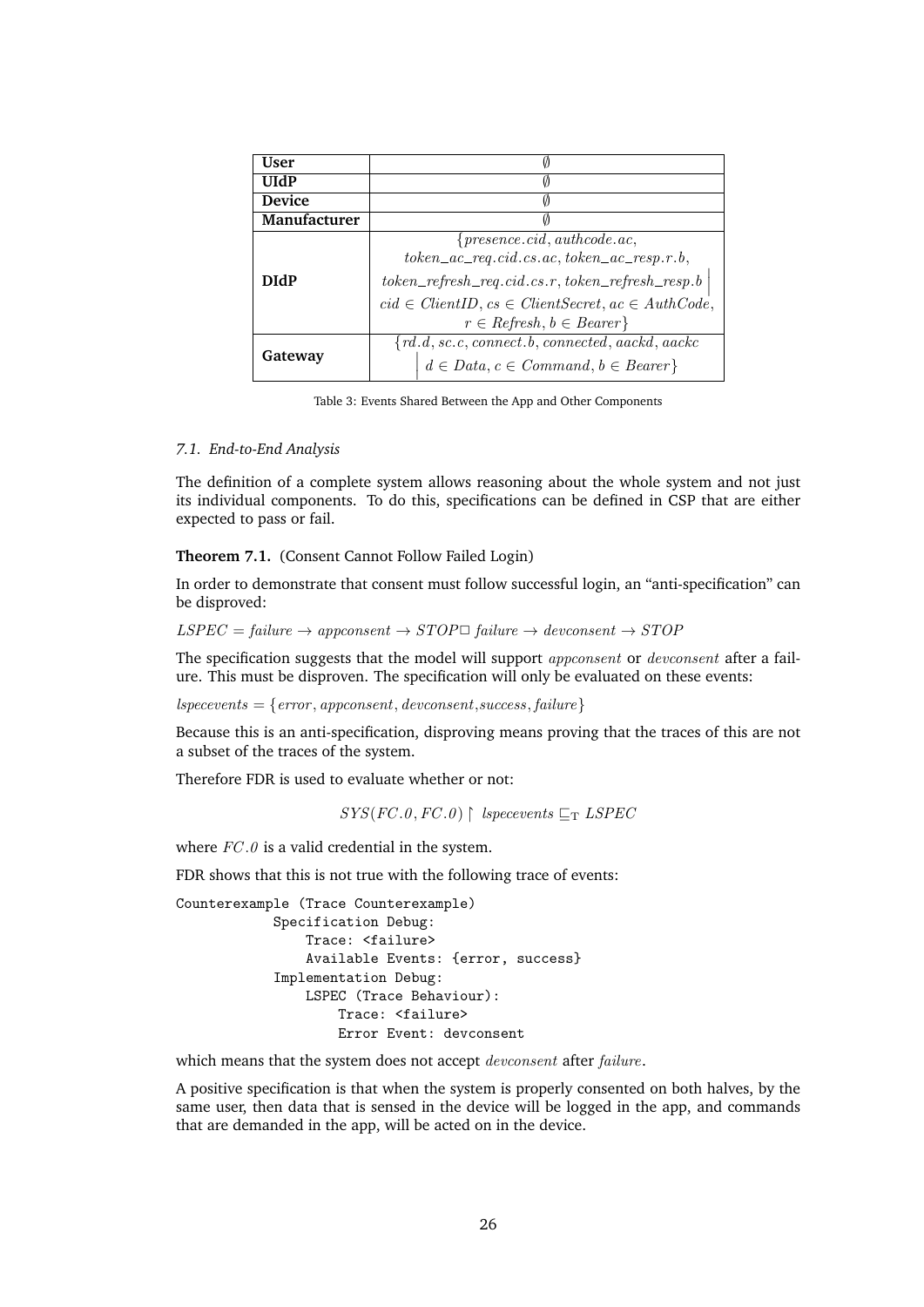**Definition 7.1.** Normal System Specification (NS)

This outlines the possibilities for consent. Either there are both of the consents (in either order), or consent on one side followed by an error, or an error. Internal choice properly identifies the specification because it does not consider whether the consent failed because of a failed login, or because the user refused to grant consent, and therefore there are nondeterministic choices of how these event patterns emerge.

 $NSSUCC = approach \rightarrow devoonsent \rightarrow NS2 \sqcap devoonsent \rightarrow approach \rightarrow NS2 \sqcap$  $error \rightarrow STOP \sqcap appconstant \rightarrow error \rightarrow STOP \sqcap devconsent \rightarrow error \rightarrow STOP$ 

## A successful operation is defined as:

 $NS2 = sense\$ d → logdata.d → NS2  $\Box$  demand $\c$  → act.c → NS2

This specification only considers the following events:

 $species = \{error, a proonsent, devoonsent, logdata.d, act.c \mid d \in Data, c \in Command\}$ 

The overall specification is then:

$$
NS = NSSUCC \Theta_{\{error\}} \, STOP \upharpoonright \, specevents
$$

The system is now evaluated using FDR's refinement checker.

**Theorem 7.2.** (The System Meets the Specification if the Same User Authorises the Device and the App)

 $NS \sqsubseteq_{T} SYS(FC.0, FC.0 ) \upharpoonright$  specevents ∧  $NS \sqsubseteq_{F} SYS(FC.0, FC.0 ) \upharpoonright$  specevents ∧  $NS \sqsubseteq_{\text{FD}} SYS(FC.0, FC.0)$  | specevents

```
This is proved by FDR:
```

```
NS [T= SYS(FC.0, FC.0) |\ specevents:
   Log:
        Result: Passed
        Visited States: 1,461,364
        Visited Transitions: 7,440,420
        Visited Plys: 68
        Estimated Total Storage: 268MB
NS [F= SYS(FC.0, FC.0) |\ specevents:
   Log:
        Result: Passed
        Visited States: 1,461,364
        Visited Transitions: 7,440,420
        Visited Plys: 68
        Estimated Total Storage: 268MB
NS [FD= SYS(FC.0, FC.0) |\ specevents:
   Log:
        Result: Passed
        Visited States: 1,461,364
        Visited Transitions: 7,440,420
        Visited Plys: 68
        Estimated Total Storage: 268MB
```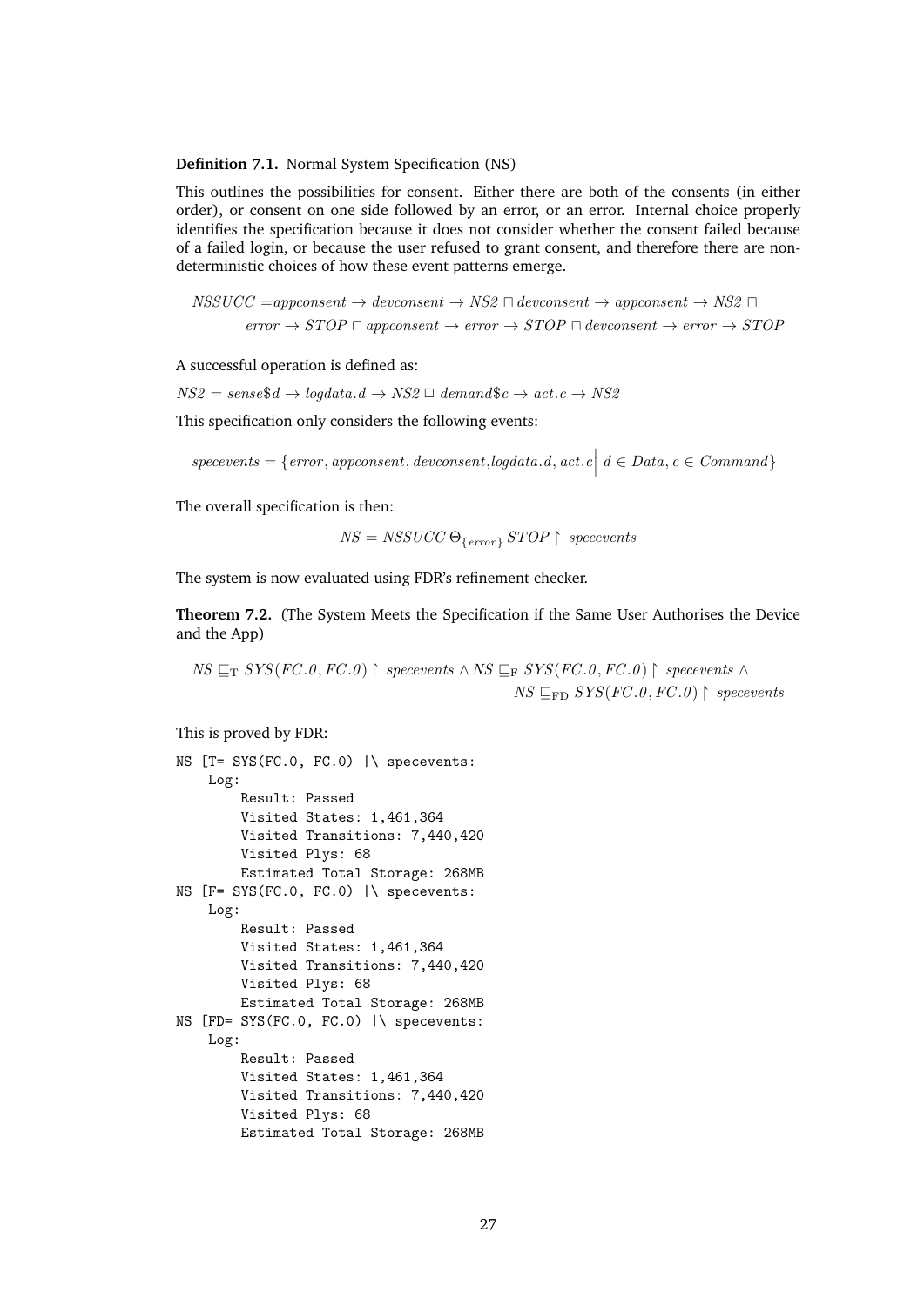**Theorem 7.3.** (The System Fails the Specification if Different Users Authorise the Device and the App)

If user with credential  $FC.0$  authorises the device and user with credential  $FC.1$  authorises the app then there are no data or commands transferred:

 $SYS(FC.0, FC.1)$   $\uparrow$  specevents  $\sqsubseteq_{T} NS$ 

In other words, this tests whether the correct traces are a subset of the traces of the incorrect system, and it is desired that this is not the case. This is once again proved by FDR, which postulates the following counter-example:

```
SYS(FC.0, FC.1) |\ specevents [T= NS:
   Log:
        Result: Failed
        Visited States: 27
        Visited Transitions: 42
        Visited Plys: 8
        Estimated Total Storage: 0B
        Counterexample (Trace Counterexample)
            Specification Debug:
                Trace: <appconsent, devconsent>
                Available Events: {}
            Implementation Debug:
                NS (Trace Behaviour):
                    Trace: <tau, tau, tau, tau,
                    appconsent, devconsent, tau, tau>
                    Error Event: logdata.D.0
```
This shows that even though *appconsent* and *devconsent* occur, no data is transferred as the logdata event cannot occur in the system where different users consent.

## <span id="page-27-0"></span>*7.2. Data Flow Between Components*

In the analysis of the model above, the messages that flow between components are identified. Those findings are summarised in Table [4,](#page-27-1) which captures all the data elements that are transferred in messages between each component.

|             | Man                        | Dev                                                      | <b>User</b>               | <b>UIdP</b>              | $DIdP$                                                                       | GW/PCM                             | App                                                             |
|-------------|----------------------------|----------------------------------------------------------|---------------------------|--------------------------|------------------------------------------------------------------------------|------------------------------------|-----------------------------------------------------------------|
| Man         |                            | $ClientID$ ,<br>ClientSec                                | Ø                         | Ø                        | ${ClientID},$<br>ClientSec                                                   | Ø                                  | Ø                                                               |
| Device      | ${ClientID,}$<br>ClientSec |                                                          | Ø                         | $\emptyset$              | $\overline{\{ClientID,$<br>ClientSec.<br>$AuthorCode$ ,<br>$\text{B}earer\}$ | ${Bearer,$<br>Data,<br>$Command\}$ | Ø                                                               |
| User        | Ø                          | $\emptyset$                                              |                           | $\{FedCred,$<br>$User\}$ | $\{User,$<br>$ClientID$ }                                                    | Ø                                  | Ø                                                               |
| <b>UIdP</b> | Ø                          | Ø                                                        | FedCred,<br>$User\}$      |                          | $\{User\}$                                                                   | Ø                                  | Ø                                                               |
| <b>DIdP</b> | ${ClientID,$<br>ClientSec  | ${ClientID}$ ,<br>ClientSec.<br>$AuthorCode$ ,<br>Bearer | $\{User,$<br>$ClientID$ } | $\{User\}$               |                                                                              | ${Bearer,$<br>Pseudo,<br>$Scope\}$ | ${ClientID},$<br>ClientSec.<br>AuthorCode,<br>$\text{B}earer\}$ |
| GW/PCM      | Ø                          | Bearer,<br>Data,<br>$Command\}$                          | Ø                         | Ø                        | Bearer,<br>Pseudo,<br>$Scope$ }                                              |                                    | ${ \n  Bearer }$<br>Data,<br>$Command$ }                        |
| App         | Ø                          | Ø                                                        | Ø                         | Ø                        | $\{ClientID,$<br>ClientSec,<br>$AuthorCode$ ,<br>$\text{B}earer\}$           | ${Bearer}$<br>Data,<br>Command     |                                                                 |

<span id="page-27-1"></span>

|  |  | Table 4: Component Data-Sharing Matrix |  |
|--|--|----------------------------------------|--|
|--|--|----------------------------------------|--|

This data-sharing matrix captures a key property of the system. The distribution and sharing of data between components can be used to analyse the security and privacy properties of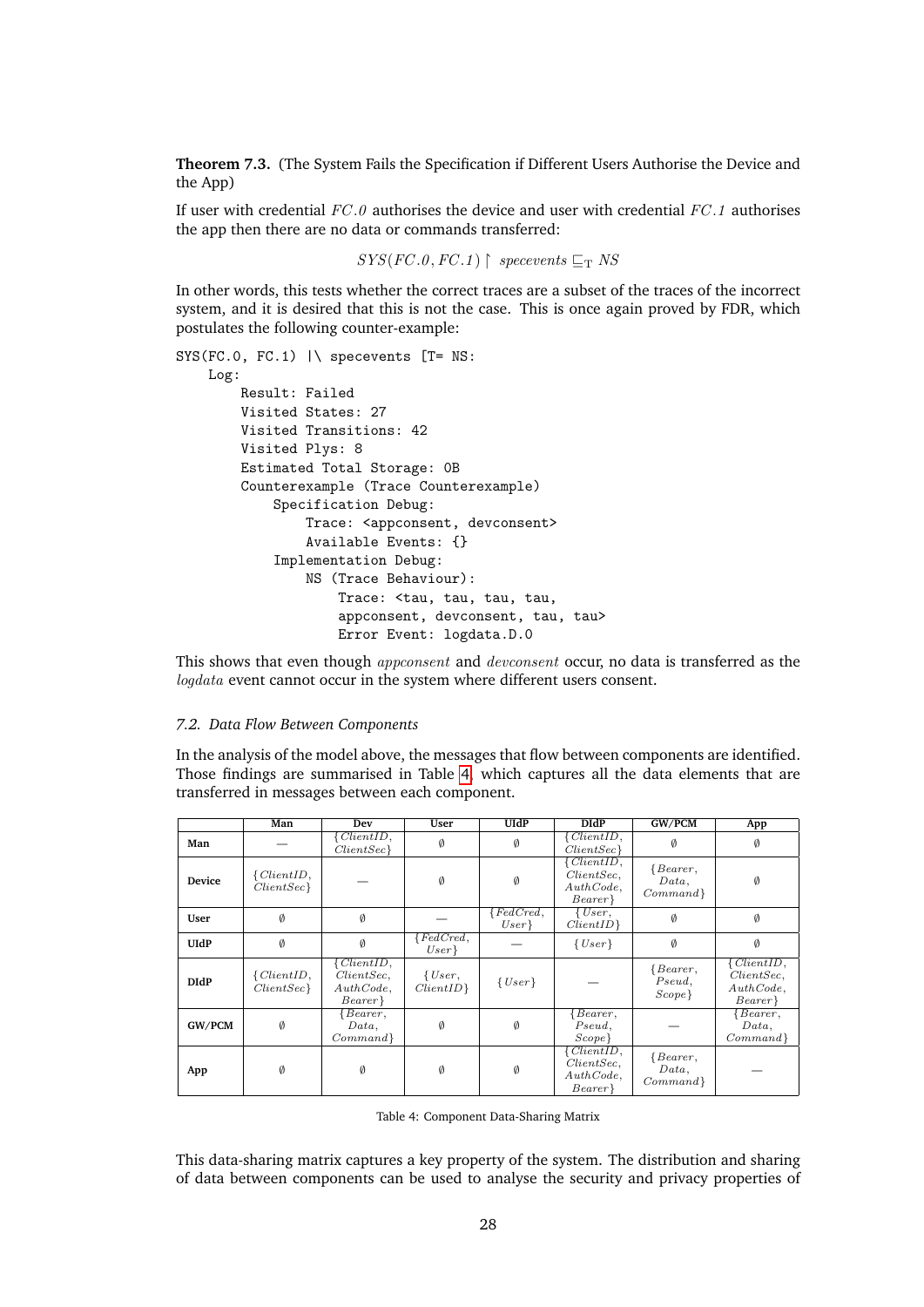the system. This is done by threat modeling. Threat modeling allows the analysis of different attacks on the system. Here, we only show this matrix as a demonstration of the information that can be obtained from such a formal analysis exercise, however, in a future work, we plan to use this matrix in as an input to a STRIDE [\[44\]](#page-31-6) or a LINDDUN [\[45\]](#page-31-7) analysis to properly understand the security and privacy properties of the OAuthing system.

# <span id="page-28-5"></span>**8. Conclusion and Future Work**

As was shown in [\[7\]](#page-29-1), the OAuthing personal cloud-based IoT data management system provides significant improvements over existing IoT approaches, leading to much stronger guarantees of privacy, where data and identity information are not shared without consent, and personal sensitive data can be shared anonymously. We presented in this paper a formal model of the OAuthing system. We used this model to analyse end-to-end and data-sharing properties of the system.

In summary, the formal model of the system has shown that the system cannot transfer messages unless:

- A user has successfully logged in to consent,
- the user has granted consent for applications to read data and publish commands,
- the user has granted consent for devices to publish data and read commands, and finally,
- the same user has granted consent for both the application and device.

As a major result, this work proves that the OAuthing approach permits data to be shared between devices and apps if and only if the same user has consented to both systems being authorised to do so.

Future work will focus on ustilising the results of the analysis in performing a comprehensive security and privacy analysis for OAuthing using by interpreting the results using frameworks such as STRIDE [\[44\]](#page-31-6) and LINDDUN [\[45\]](#page-31-7). We also plan to model the OAuthing system using other formal specification and analysis methods, e.g. Event-B [\[46,](#page-31-8) [47\]](#page-31-9), in order to better understand the properties of the system. Another important direction for future work would consider the application of the system and the current formal analysis to a real-world case study, e.g. from the domains of manufacturing systems or power grid systems, both of which are relevant to IoT systems.

#### **References**

- <span id="page-28-0"></span>[1] D. Evans, The internet of things, How the Next Evolution of the Internet is Changing Everything, Whitepaper, Cisco Internet Business Solutions Group (IBSG).
- <span id="page-28-1"></span>[2] T. Kohno, A. Broido, K. C. Claffy, Remote physical device fingerprinting, IEEE Transactions on Dependable and Secure Computing 2 (2) (2005) 93–108.
- <span id="page-28-2"></span>[3] J. Wei, DDoS on Internet of Things–a big alarm for the future, [http://www.cs.tufts.](http://www.cs.tufts.edu/comp/116/archive/fall2016/jwei.pdf) [edu/comp/116/archive/fall2016/jwei.pdf](http://www.cs.tufts.edu/comp/116/archive/fall2016/jwei.pdf) (2016).
- <span id="page-28-3"></span>[4] N. V. Database, Cve-2014-9222, [https://web.nvd.nist.gov/view/vuln/detail?vulnId=](https://web.nvd.nist.gov/view/vuln/detail?vulnId=CVE-2014-9222) [CVE-2014-9222](https://web.nvd.nist.gov/view/vuln/detail?vulnId=CVE-2014-9222), (Accessed on 02/02/2017) (12 2014).
- <span id="page-28-4"></span>[5] P. Fremantle, B. Aziz, J. Kopecký, P. Scott, Federated identity and access management for the internet of things, in: 2014 International Workshop on Secure Internet of Things, 2014, pp. 10–17.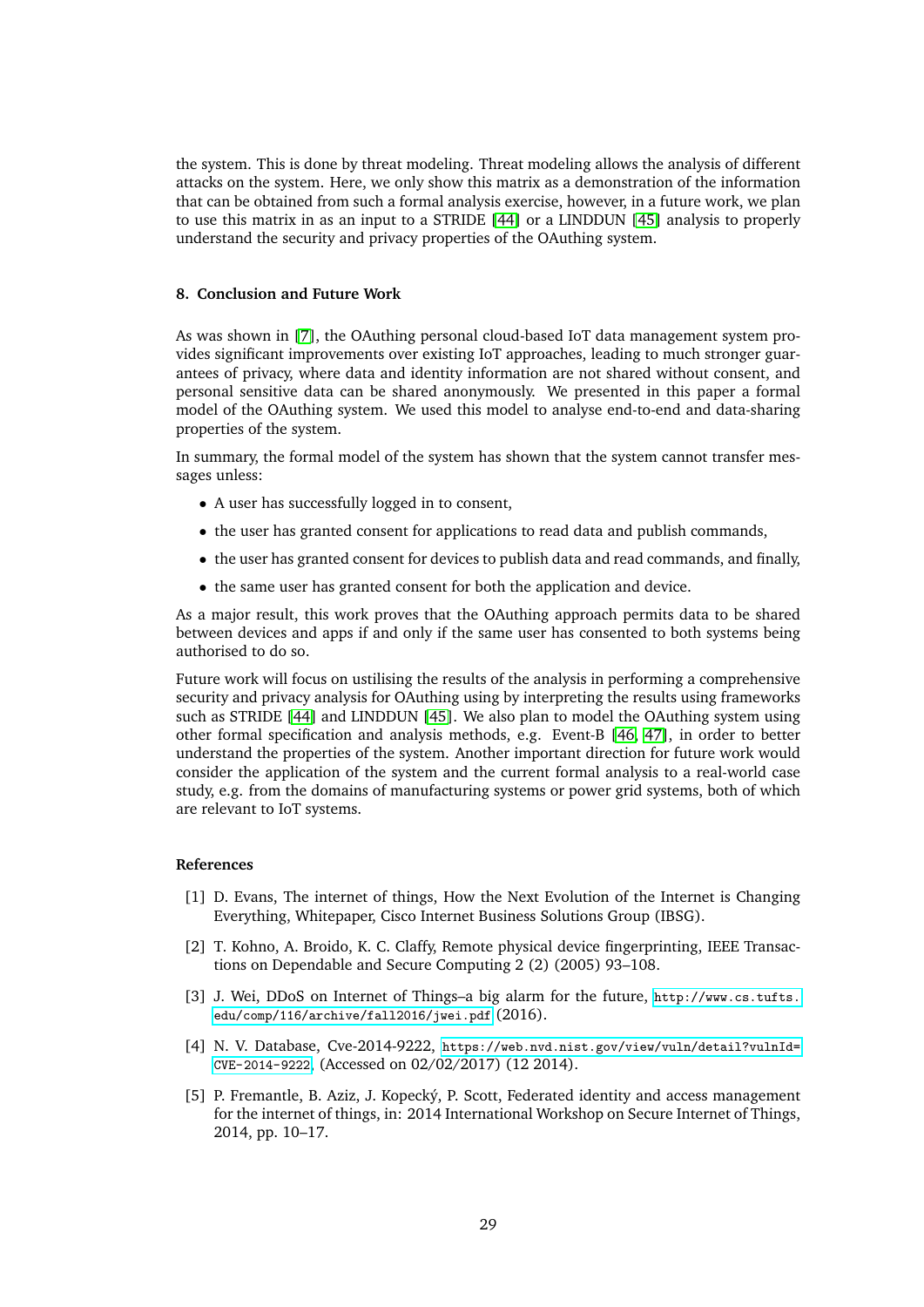- <span id="page-29-0"></span>[6] P. Fremantle, J. Kopecký, B. Aziz, Web api management meets the internet of things, in: F. Gandon, C. Gu´eret, S. Villata, J. Breslin, C. Faron-Zucker, A. Zimmermann (Eds.), The Semantic Web: ESWC 2015 Satellite Events, Springer International Publishing, Cham, 2015, pp. 367–375.
- <span id="page-29-1"></span>[7] P. Fremantle, B. Aziz, OAuthing: Privacy-enhancing federation for the Internet of Things, in: 2016 Cloudification of the Internet of Things (CIoT), 2016, pp. 1–6.
- <span id="page-29-2"></span>[8] C. A. R. Hoare, Communicating sequential processes, in: The origin of concurrent programming, Springer, 1978, pp. 413–443.
- <span id="page-29-3"></span>[9] C. A. R. Hoare, Communicating Sequential Processes, Prentice Hall, 1985.
- <span id="page-29-4"></span>[10] A. W. Roscoe, Understanding concurrent systems, Springer Science & Business Media, 2010.
- <span id="page-29-5"></span>[11] A. B. A. R. Thomas Gibson-Robinson, Philip Armstrong, FDR3 — A Modern Refinement Checker for CSP, in: Tools and Algorithms for the Construction and Analysis of Systems, Vol. 8413 of Lecture Notes in Computer Science, 2014, pp. 187–201.
- <span id="page-29-6"></span>[12] D. Hammer-Lahav, D. Hardt, The oauth2.0 authorization protocol. 2011, Tech. rep., IETF Internet Draft (2011).
- <span id="page-29-7"></span>[13] C. Alcaraz, J. Lopez, S. Wolthusen, [Policy enforcement system for secure interoperable](http://www.sciencedirect.com/science/article/pii/S1084804515001629) [control in distributed smart grid systems,](http://www.sciencedirect.com/science/article/pii/S1084804515001629) Journal of Network and Computer Applications 59 (2016) 301 - 314. [doi:https://doi.org/10.1016/j.jnca.2015.05.023](http://dx.doi.org/https://doi.org/10.1016/j.jnca.2015.05.023). URL <http://www.sciencedirect.com/science/article/pii/S1084804515001629>
- <span id="page-29-8"></span>[14] C. Alcaraz, J. Lopez, Secure interoperability in cyber-physical systems, in: Security Solutions and Applied Cryptography in Smart Grid Communications, IGI Global, USA, IGI Global, USA, 2017, Ch. 8, pp. 137–158.
- <span id="page-29-9"></span>[15] C. Alcaraz, Secure Interconnection of IT-OT Networks in Industry 4.0, Springer International Publishing, Cham, 2019, pp. 201–217.
- <span id="page-29-10"></span>[16] Power systems management and associated information exchange Data and communications security Part 8: Role-based access control (Preview), https://webstore.iec.ch/preview/info iec62351-8%7Bed1.0%7Den.pdf, accessed: 24-06-2019.
- <span id="page-29-11"></span>[17] D. Ferraiolo, R. Kuhn, Role-based Access Controls, in: Proceedings of 15th NIST-NSA National Computer Security Conference, Baltimore, MD, USA, 1992, pp. 554–563.
- <span id="page-29-12"></span>[18] R. S. Sandhu, E. J. Coyne, H. L. Feinstein, C. E. Youman, Role-based access control models, Computer 29 (2) (1996) 38–47.
- <span id="page-29-13"></span>[19] C. Bansal, K. Bhargavan, A. Delignat-Lavaud, S. Maffeis, Discovering concrete attacks on website authorization by formal analysis1, Journal of Computer Security 22 (4) (2014) 601–657.
- <span id="page-29-14"></span>[20] S. Pai, Y. Sharma, S. Kumar, R. M. Pai, S. Singh, Formal verification of oauth 2.0 using alloy framework, in: Communication Systems and Network Technologies (CSNT), 2011 International Conference on, IEEE, 2011, pp. 655–659.
- <span id="page-29-15"></span>[21] D. Jackson, Alloy 3.0 reference manual, Software Design Group.
- <span id="page-29-16"></span>[22] T. Lodderstedt, M. McGloin, P. Hunt, Oauth 2.0 threat model and security considerations (2013).
- <span id="page-29-17"></span>[23] A. Banks, R. Gupta, MQ Telemetry Transport (MQTT) V3.1.1 Protocol Specification: Committee Specification Draft 02 / Public Review Draft 02 (2014).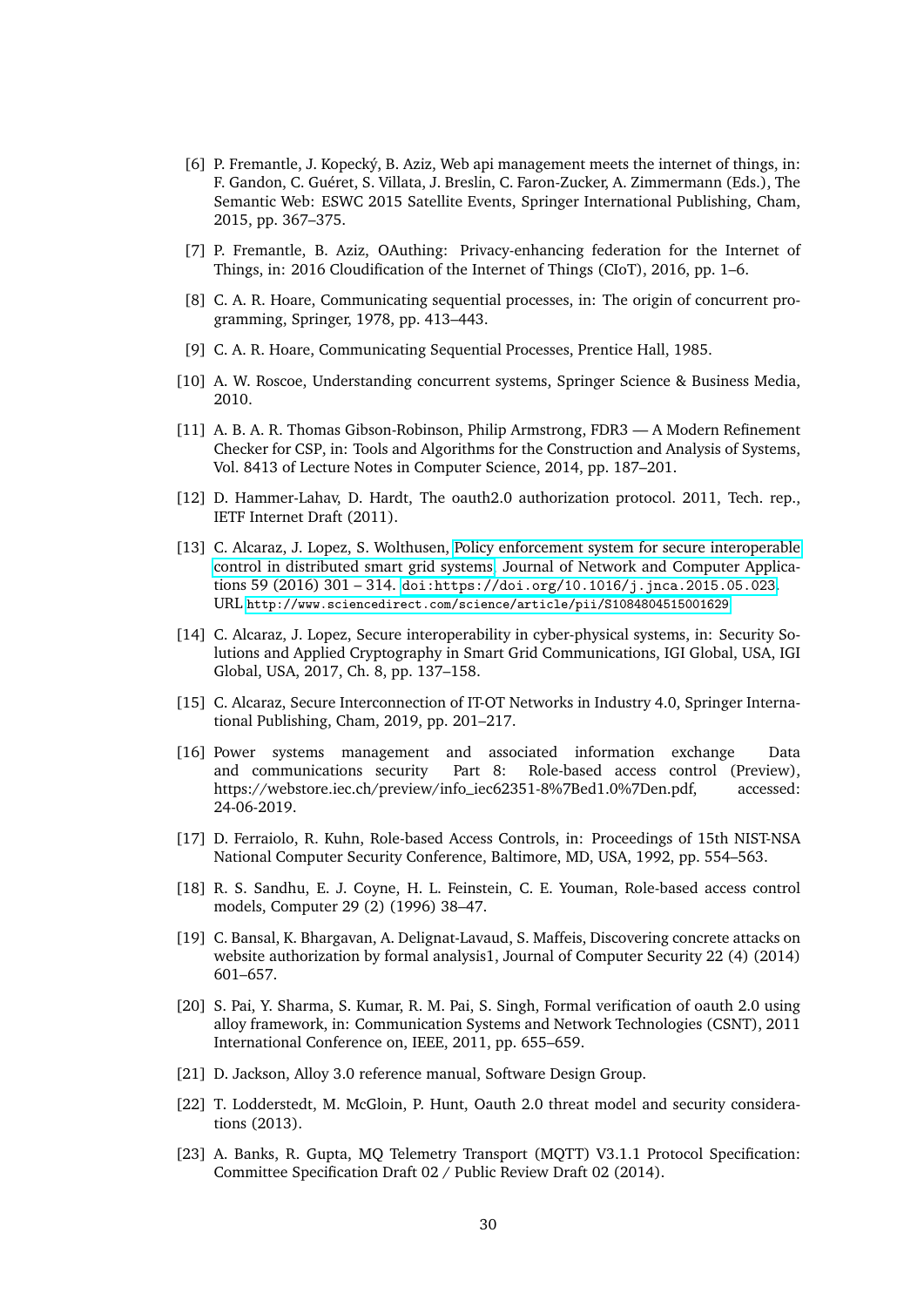- <span id="page-30-0"></span>[24] B. Aziz, A formal model and analysis of an iot protocol, Ad Hoc Networks 36 (P1) (2016) 49–57.
- <span id="page-30-1"></span>[25] R. Baldoni, M. Contenti, S. T. Piergiovanni, A. Virgillito, Modelling Publish/Subscribe Communication Systems: Towards a Formal Approach, in: 8th IEEE International Workshop on Object-Oriented Real-Time Dependable Systems (WORDS 2003), IEEE Computer Society, 2003, pp. 304–311.
- <span id="page-30-2"></span>[26] L. Abidi, C. Cerin, S. Evangelista, A Petri-Net Model for the Publish-Subscribe Paradigm and Its Application for the Verification of the BonjourGrid Middleware, in: Proceedings of the 2011 IEEE International Conference on Services Computing, SCC '11, IEEE Computer Society, Washington, DC, USA, 2011, pp. 496–503.
- <span id="page-30-3"></span>[27] C. Wang, A. Carzaniga, D. Evans, A. Wolf, Security Issues and Requirements for Internet-Scale Publish-Subscribe Systems, in: Proceedings of the 35th Annual Hawaii International Conference on System Sciences (HICSS'02)-Volume 9 - Volume 9, HICSS '02, IEEE Computer Society, Washington, DC, USA, 2002, pp. 303–.
- <span id="page-30-4"></span>[28] D. Garlan, S. Khersonsky, J. S. Kim, Model checking publish-subscribe systems, in: Proceedings of the 10th International Conference on Model Checking Software, SPIN'03, Springer-Verlag, Berlin, Heidelberg, 2003, pp. 166–180.
- <span id="page-30-5"></span>[29] M. H. ter Beek, M. Massink, D. Latella, S. Gnesi, A. Forghieri, M. Sebastianis, Model checking publish/subscribe notification for thinkteam ®, Electron. Notes Theor. Comput. Sci. 133 (2005) 275–294.
- <span id="page-30-6"></span>[30] Y. Jia, E. L. Bodanese, C. I. Phillips, J. Bigham, R. Tao, Improved reliability of large scale publish/subscribe based moms using model checking, in: 2014 IEEE Network Operations and Management Symposium, NOMS 2014, Krakow, Poland, May 5-9, 2014, IEEE, 2014, pp. 1–8.
- <span id="page-30-7"></span>[31] L. Baresi, C. Ghezzi, L. Mottola, On accurate automatic verification of publish-subscribe architectures, in: Proceedings of the 29th International Conference on Software Engineering, ICSE '07, IEEE Computer Society, Washington, DC, USA, 2007, pp. 199–208.
- <span id="page-30-8"></span>[32] F. He, L. Baresi, C. Ghezzi, P. Spoletini, Formal analysis of publish-subscribe systems by probabilistic timed automata, in: Formal Techniques for Networked and Distributed Systems - FORTE 2007, 27th IFIP WG 6.1 International Conference, Tallinn, Estonia, June 27-29, 2007, Proceedings, Vol. 4574, Springer, 2007, pp. 247–262.
- <span id="page-30-9"></span>[33] S. Gallotti, C. Ghezzi, R. Mirandola, G. Tamburrelli, Quality prediction of service compositions through probabilistic model checking, in: Proceedings of the 4th International Conference on Quality of Software-Architectures: Models and Architectures, QoSA '08, Springer-Verlag, Berlin, Heidelberg, 2008, pp. 119–134.
- <span id="page-30-10"></span>[34] A. Fehnker, L. V. Hoesel, A. Mader, Modelling and Verification of the LMAC Protocol for Wireless Sensor Networks, in: Proceedings of the 6th International Conference on Integrated Formal Methods, IFM'07, Springer-Verlag, Berlin, Heidelberg, 2007, pp. 253– 272.
- <span id="page-30-11"></span>[35] A. Fehnker, P. Gao, Formal Verification and Simulation for Performance Analysis for Probabilistic Broadcast Protocols, in: Proceedings of the 5th International Conference on Ad-Hoc, Mobile, and Wireless Networks, ADHOC-NOW'06, Springer-Verlag, Berlin, Heidelberg, 2006, pp. 128–141.
- <span id="page-30-12"></span>[36] F. Heidarian, J. Schmaltz, F. W. Vaandrager, Analysis of a clock synchronization protocol for wireless sensor networks, Theor. Comput. Sci. 413 (1) (2012) 87–105.
- <span id="page-30-13"></span>[37] J. Rumbaugh, I. Jacobson, G. Booch, Unified modeling language reference manual, the, Pearson Higher Education, 2004.